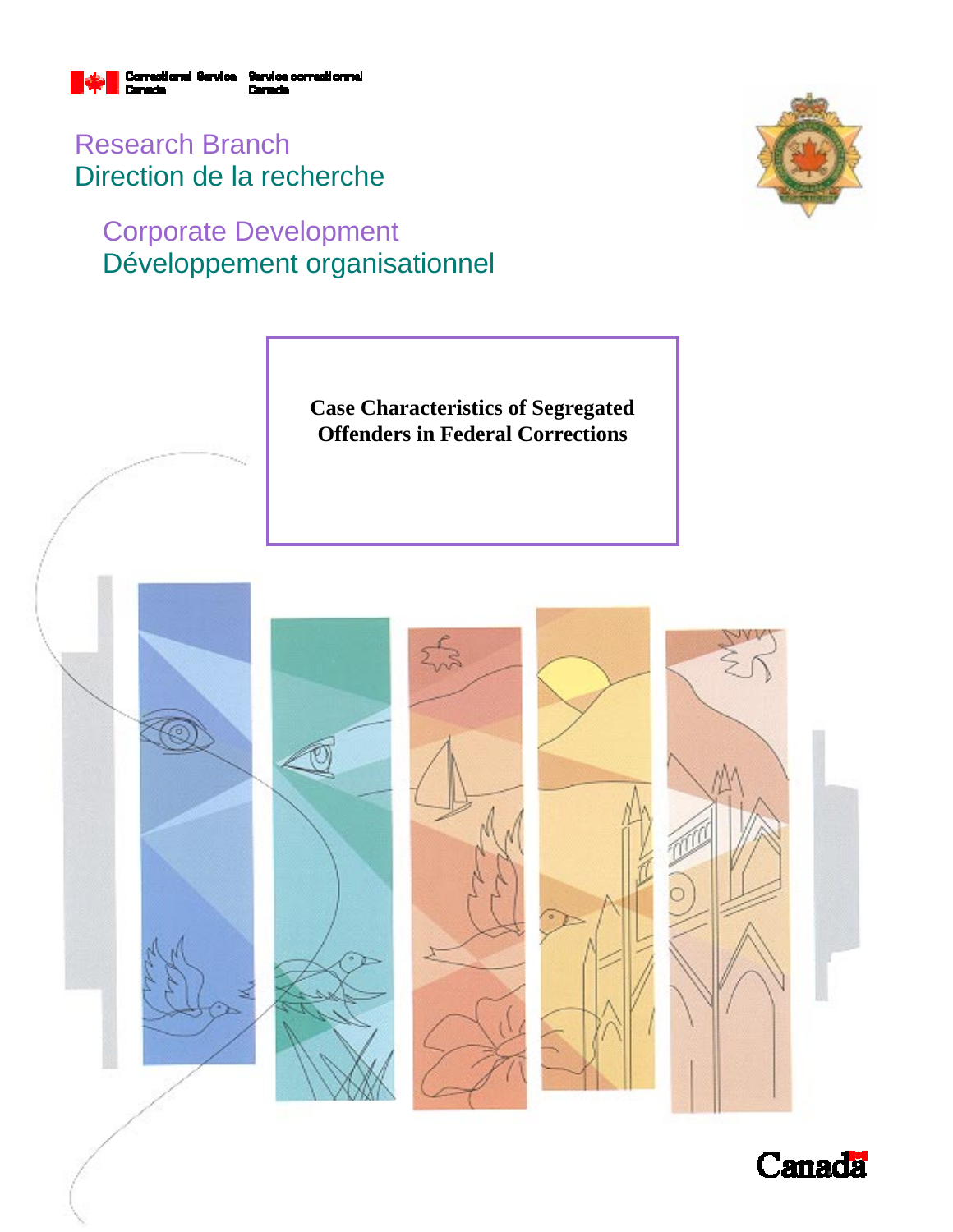# **CASE CHARACTERISTICS OF SEGREGATED OFFENDERS IN FEDERAL CORRECTIONS**

by

Laurence L. Motiuk Kelley Blanchette

Research Branch Correctional Service Canada

March, 1997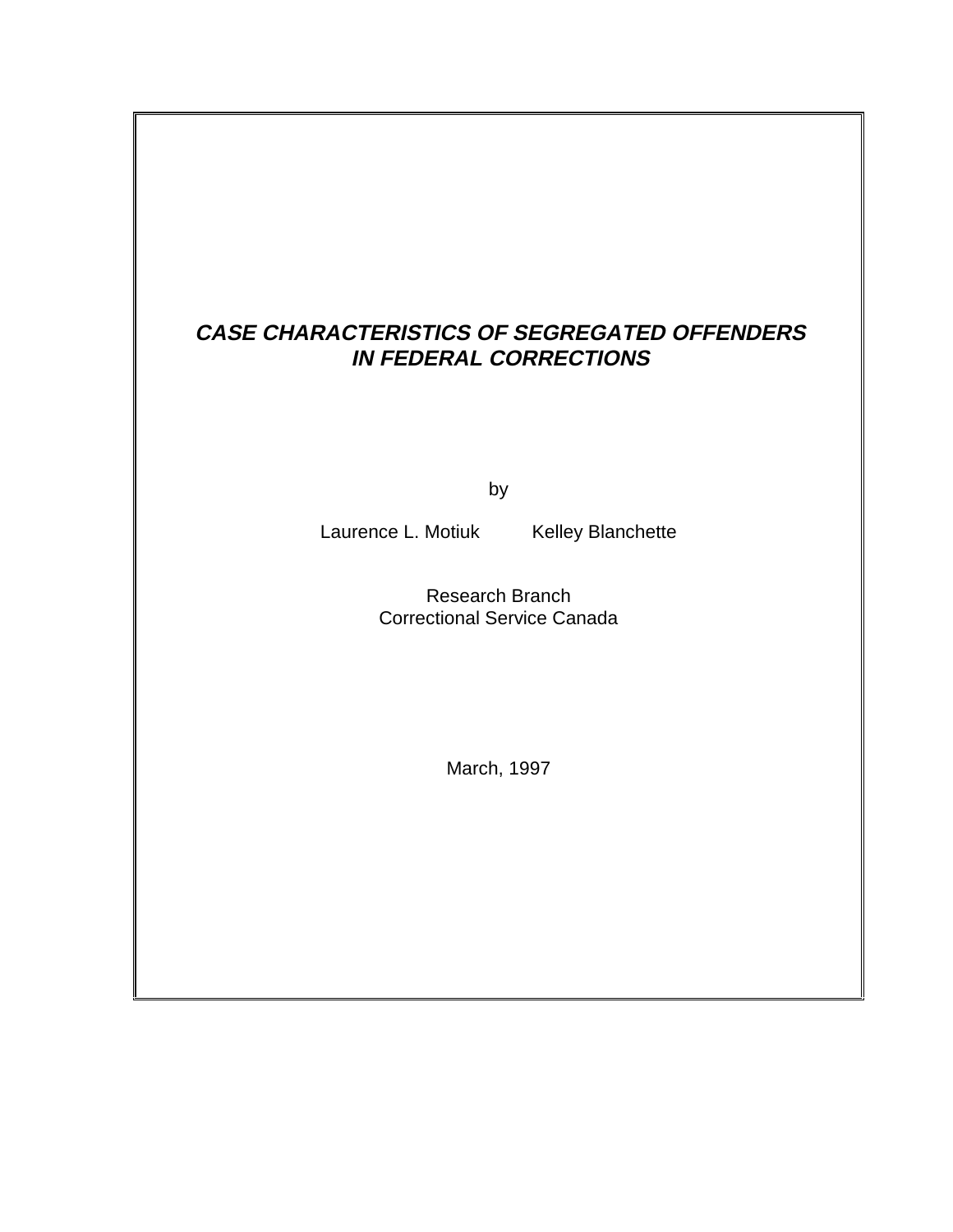### **ACKNOWLEDGEMENTS**

We would like to express our sincere thanks to several people who assisted us in this study. Barbara Fitzpatrick was very helpful in providing a listing of candidates for the study and deserves considerable thanks. Mark Nafekh assisted us directly with both the management of data and conducting analyses.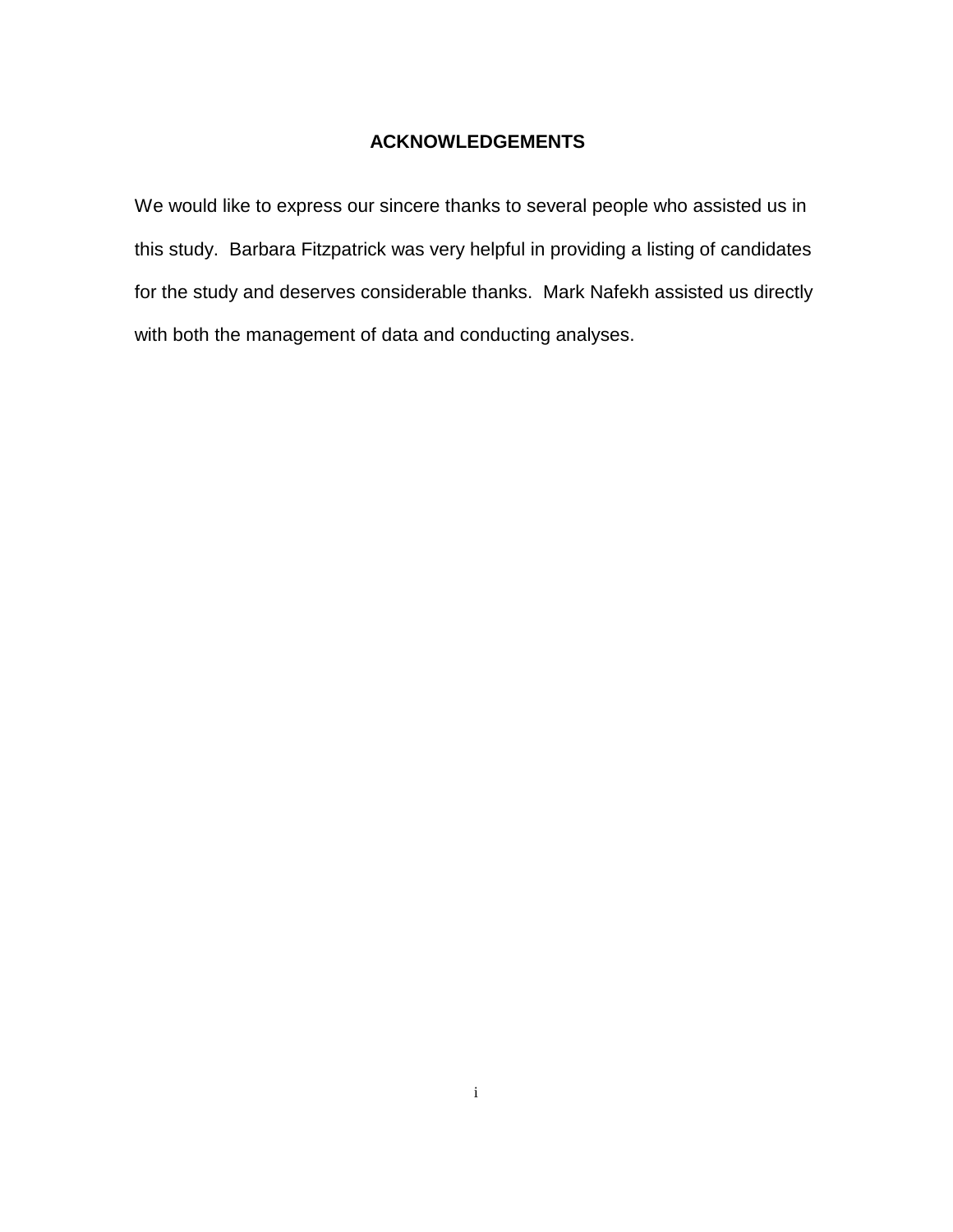#### **EXECUTIVE SUMMARY**

A Commission of Inquiry into Certain Events at the Prison for Women in Kingston (1996) had underscored the fact that the correctional practice of segregating offenders be administered in compliance with the law and monitored closely. Moreover, it was strongly recommended that a policy review on the use of administrative segregation be pursued. Consequently, the Correctional Service of Canada launched a Task Force on Administrative Segregation. While the Task Force examined a broad range issues related to administrative segregation, this descriptive study attempts to enhance our knowledge of the nature and characteristics of segregated offenders in federal corrections.

The present investigation began with a listing of federally sentenced offenders in administrative segregation. The Offender Management System was used to identify a group of segregated (voluntary and involuntary) and non-segregated offenders for comparative purposes. As of November 9, 1996, a total of 799 offenders were located in segregation (45.2% voluntary and 54.8% involuntary). The majority of segregated offenders were male (99.2%). There were 6 (less than 1%) cases of a female offender for whom an involuntary segregation was listed.

A breakdown of segregated offenders by region revealed for the Atlantic 7.7%, Quebec 41.8%, Ontario 23.4%, Prairie 17.2% and Pacific 9.9%. While the majority of offenders in segregation were between 30 and 49 years of age (55.8%), a large proportion was under 30 (41.3%). Albeit the average age of offenders in segregation was 32.2 years old, the oldest segregated offender was 71 years old and the youngest was 18 years old. No significant difference in average age was found between offenders who were placed in voluntary (Mean = 32.3 years, Range  $= 19$  to 60) and involuntary (Mean  $= 32.2$  years, Range  $= 18$  to 71) segregation.

Case-specific information was available from the Offender Intake Assessment (OIA) process for 678 segregated offenders. The OIA process collects comprehensive information on each offender's criminal and mental health history, social situation, education and other factors relevant to determining criminal risk and identifying offender needs. Additional information was obtained from available Statistical Information on Recidivism (SIR) scales (used to assess risk of reoffence) and Custody Rating Scales (which assesses for initial security level placement). While this information provides a basis for determining the offender's institutional placement and for establishing a correctional plan, it can also be used to produce detailed profiles of various segments of the offender population.

The design of the study also involved random selection of a comparison group of non-segregated offenders in Correctional Service of Canada's institutions. These groups were used to make comparisons on wide variety of case-specific variables. After comparisons were made between 'segregated' and 'non-segregated' offender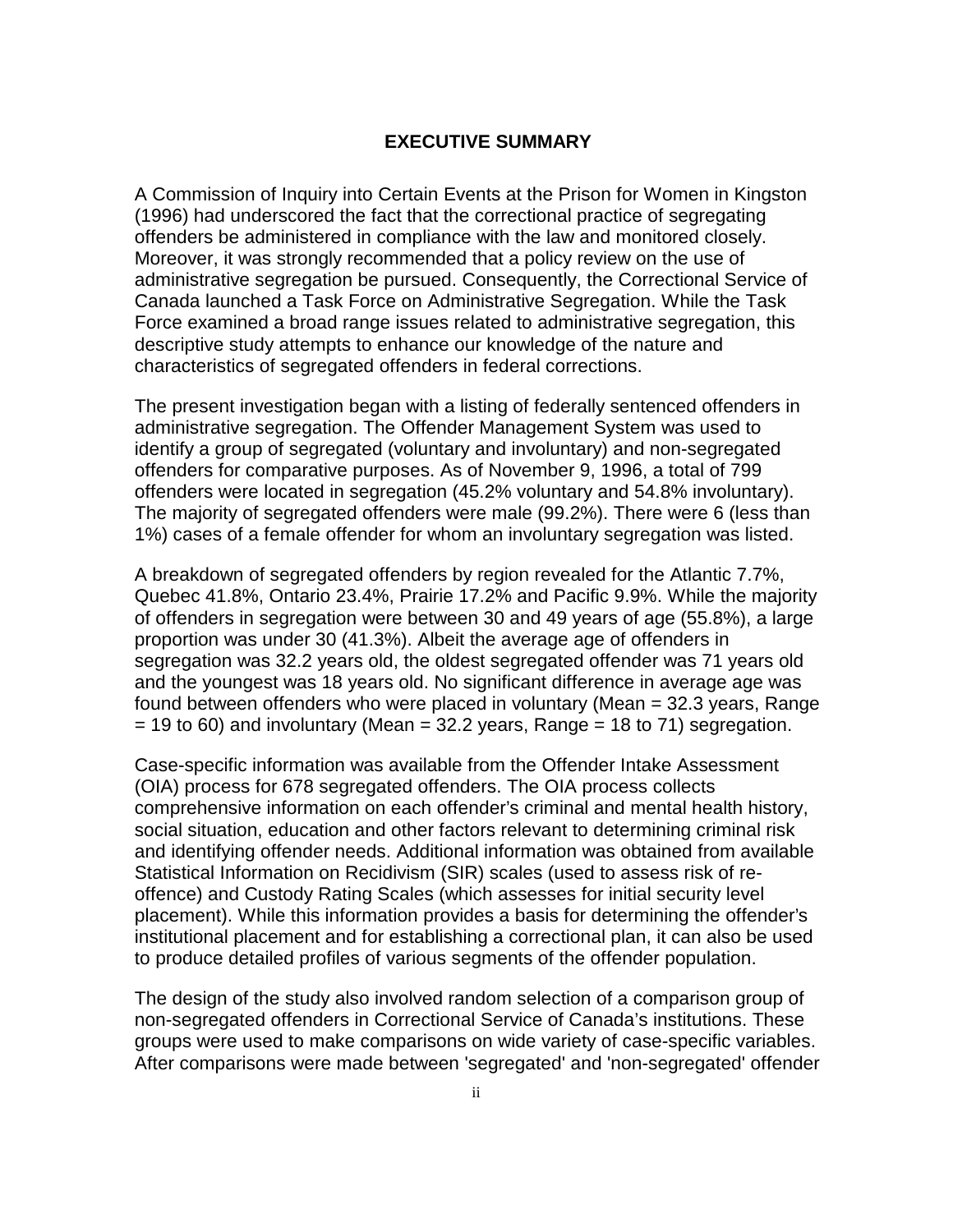groups, we tested for significant differences between 'voluntary' and 'involuntary' segregated offenders.

The results of this descriptive study are organized into five sections: 'Criminal History Background', 'Risk/Need Levels', SIR Risk Groupings', 'Custody Rating Scale Designations', 'Case Need Domain Level Ratings' as well as 'breakdowns of each case need (seven altogether) domain's indicators'. Statistical tests for significance are presented with respect to 'segregated' versus 'non-segregated' offenders and 'voluntary' versus 'involuntary' segregated offenders'.

Statistical analyses revealed that segregated offenders had more prior involvements with the criminal justice system than their non-segregated counterparts. This was true for both young offender (59% and 41%, respectively) and adult offender (90% and 84%, respectively) histories. Segregated offenders were found to be twice as likely as non-segregated offenders to have been in segregation for disciplinary reasons on previous prison terms. Interestingly, segregated offenders were no more likely than non-segregated offenders to have a sex offence history, current or past (22% and 26%, respectively).

Given their criminal history background, it was not surprising to find that segregated offenders were found to be assessed at admission (by OIA) as higherrisk and higher-need cases when compared to non-segregated offenders. This is consistent with the SIR scale findings which found that segregated offenders were nearly twice as likely to be in the 'very poor risk' category as their non-segregated counterparts (45% versus 23%). On the other hand, over three times the proportion of non-segregated offenders were found to be in the 'very good' risk group relative to those in segregation (29% versus 9%, respectively). Interestingly, there were no significant between-group differences found between segregated and non-segregated offenders in relation to Custody Rating Scale designation. However, this later finding may simply be an artifact of the segregation group being composed of both voluntary and involuntary cases who were well beyond their initial penitentiary placement.

A review of the segregated and non-segregated offender case need level ratings found significant differences in six of the seven need domains assessed by OIA at admission. Segregated offenders were found to have more difficulties than nonsegregated offenders in the following need areas: employment, associates and social interaction, substance abuse, community functioning, personal/emotional orientation and attitude. Only for the need domain of marital/family problems were no significant differences found between segregated and non-segregated offenders.

A closer look at the individual indicators for each need domain revealed some interesting patterns. In relation to educational background, segregated offenders were more likely to have less than grade 10 than non-segregated offenders (two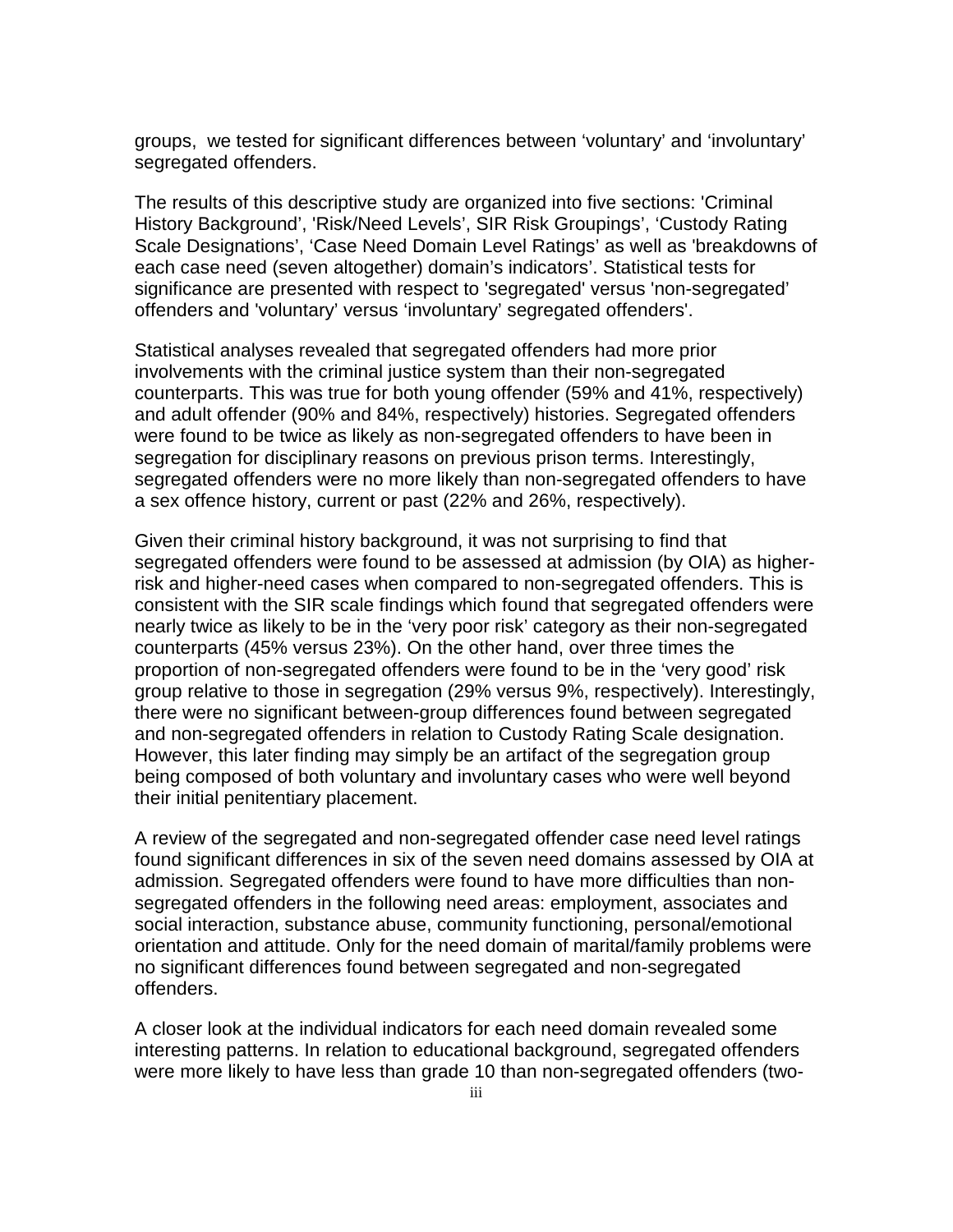thirds and about one-half, respectively). Four-fifths of the segregated offenders had been unemployed at the time of their current offence, and more than 85% were found to have been unstable in their employment pattern. In terms of occupation, nearly two-thirds of the segregated offenders lacked a skill area/trade/profession.

A review of marital/family domain indicators found that most of the segregated offenders were single at the time of their current admission (72%) and had no parenting responsibilities (62%). It is noteworthy that segregated offenders were more likely than non-segregated offenders to have experienced more negative sibling and other(s) relations during their childhood.

Under the domain of associates and social interaction, segregated offenders were found more likely than non-segregated offenders at time of admission to have been socially isolated, associate with substance abusers, have many criminal acquaintances and mostly criminal friends, been easily influenced by others and have had difficulty communicating with others.

The substance abuse histories recorded at admission for segregated offenders revealed that they were more likely than non-segregated offenders to have abused alcohol (69.3% versus 58.5%), began drinking at an early age (55.5% versus 45.4%), abused drugs (81.4% versus 62.2%) and began using drugs at an early age (61.8% versus 39.7%). It would appear from the results that for segregated offenders, as a group, drug use prior to admission had been interfering with most aspects of their lives relative to their non-segregated counterparts.

Upon examination of community functioning indicators, it was found that segregated offenders were more likely than non-segregated offenders at admission to have had unstable accommodation and financial difficulties.

The review of personal/emotional orientation indicators at admission showed that segregated offenders were more likely than non-segregated offenders to have experienced a wide array of cognition problems (such as difficulties solving interpersonal problems, unable to generate choices, unaware of consequences, unrealistic goal setting, disregard for others, socially unaware, impulsive, incapable of understanding the feelings of others, narrow and rigid thinking). Other problems encountered by segregated offenders relative to their non-segregated counterparts were: being poor at conflict resolution, having low frustration tolerance, hostile, thrill-seeking, non-reflective and manipulative. It is noteworthy that segregated offenders were found to be as likely as non-segregated offenders at admission to have been diagnosed as disordered, either in the past or currently, been prescribed medication, either in the past or currently, been hospitalized and having received outpatient services.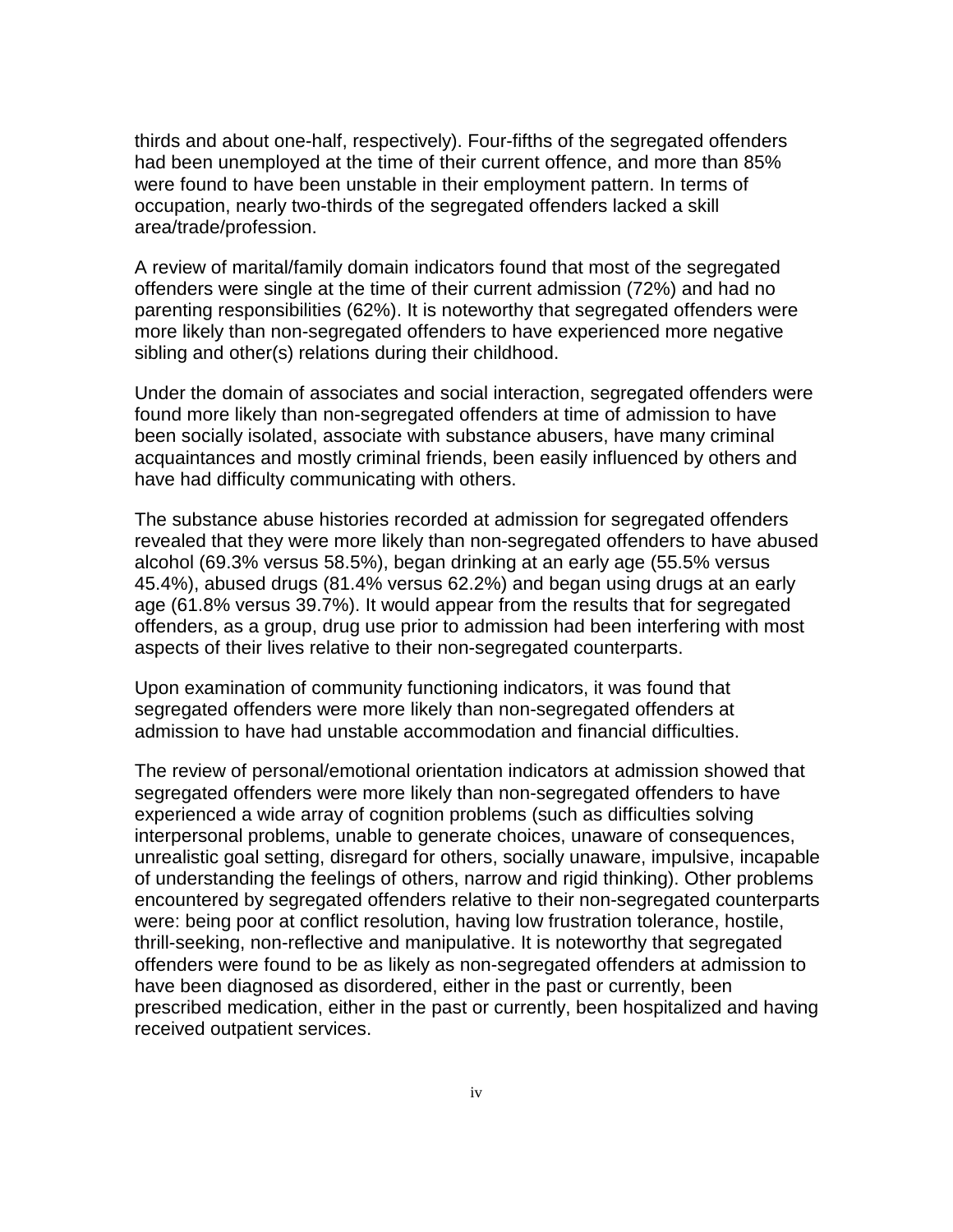Finally, a descriptive profile of segregated offenders was provided in relation to attitude indicators. The analyses conducted on the attitude domain clearly indicated that segregated offenders when compared to non-segregated offenders held more negative attitudes towards the law, courts, police, corrections, community supervision and rehabilitation. In addition, they were found to be more likely to view interpersonal relations as having no value, be disrespectful of personal belongings, lack direction and be non-conforming.

As mentioned previously, we also tested for significant differences between 'voluntary' and 'involuntary' segregated offenders. Surprisingly, we could find very few variables which distinguished them apart. Voluntary segregated offenders were more likely than their involuntary counterparts at admission to have previously served provincial terms (86% versus 77%), have a sex offence history (27% versus 18%) and to have been often victimized in social relations (30.2% versus 18.5%).

In sum, the study yielded comprehensive information on the federal segregated offender population. While the findings of this study may be limited only to federally sentenced offenders in segregation, it was learned that this group of offenders could be characterized by the presence of "static" risk factors (such as previous exposure to the criminal justice system) and the presence of a wide array of "dynamic" risk factors (such as poor education, skills deficits, family dysfunction, antisocial attachments and isolation, chemical dependencies, a host of thinking problems and procriminal attitudes).

The abundance of case-specific factors which set segregated offenders apart from non-segregated offenders points to a need for identifying them at the earliest possible moment in their sentence as "at-risk". This would provide the opportunity for proactive interventions related to a unique set of behaviours, attitudes and circumstances that appear to be clearly related to eventual placement in administrative segregation.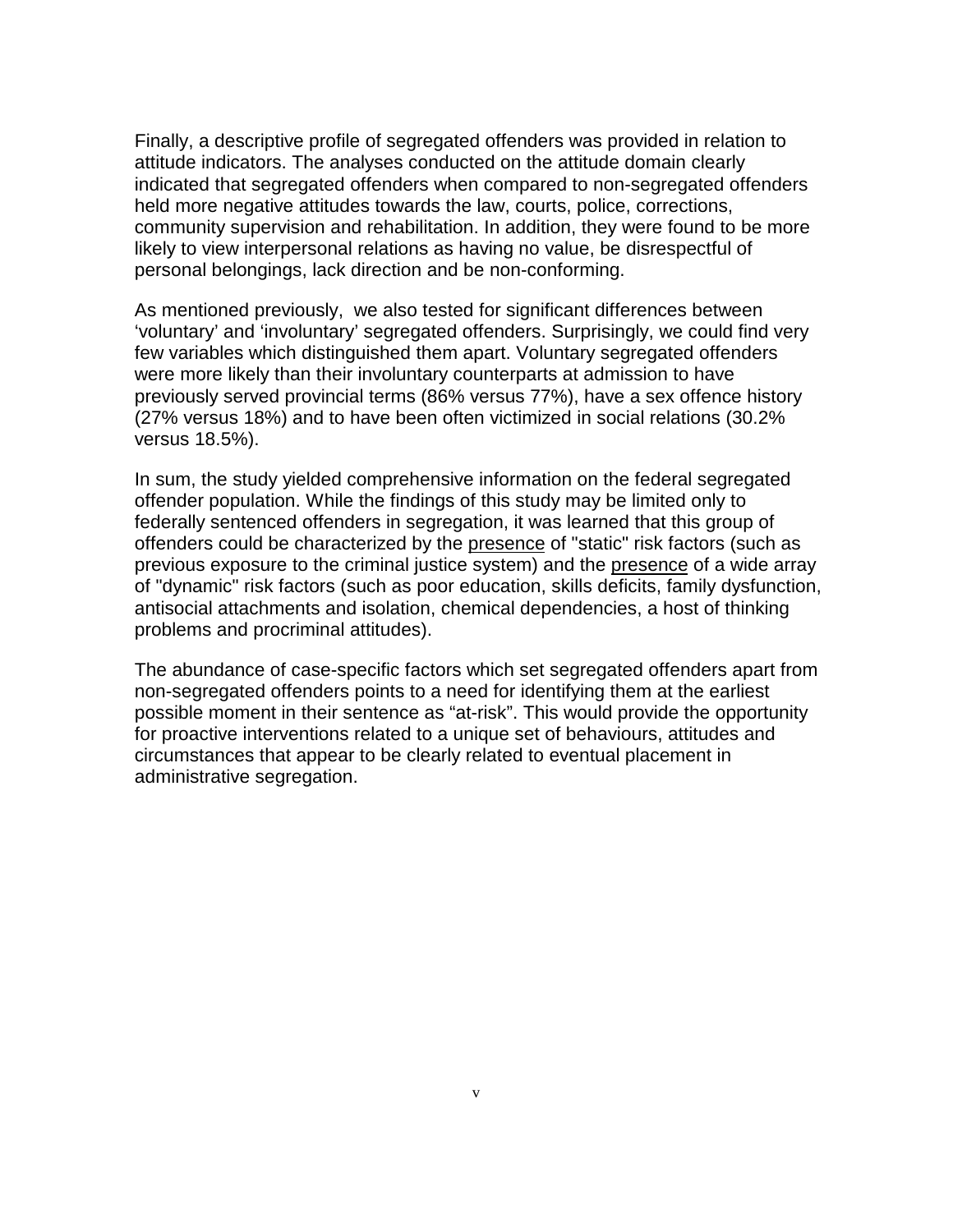# **TABLE OF CONTENTS**

|    | <b>PAGE</b>                                        |
|----|----------------------------------------------------|
|    | $-i$                                               |
|    | -ii                                                |
|    | vi                                                 |
|    | viii                                               |
|    | $\mathbf 1$                                        |
|    | $\overline{2}$<br>$\overline{2}$<br>$\overline{4}$ |
|    | 5<br>5<br>$\overline{7}$<br>9<br>10<br>11<br>13    |
| V. | 25                                                 |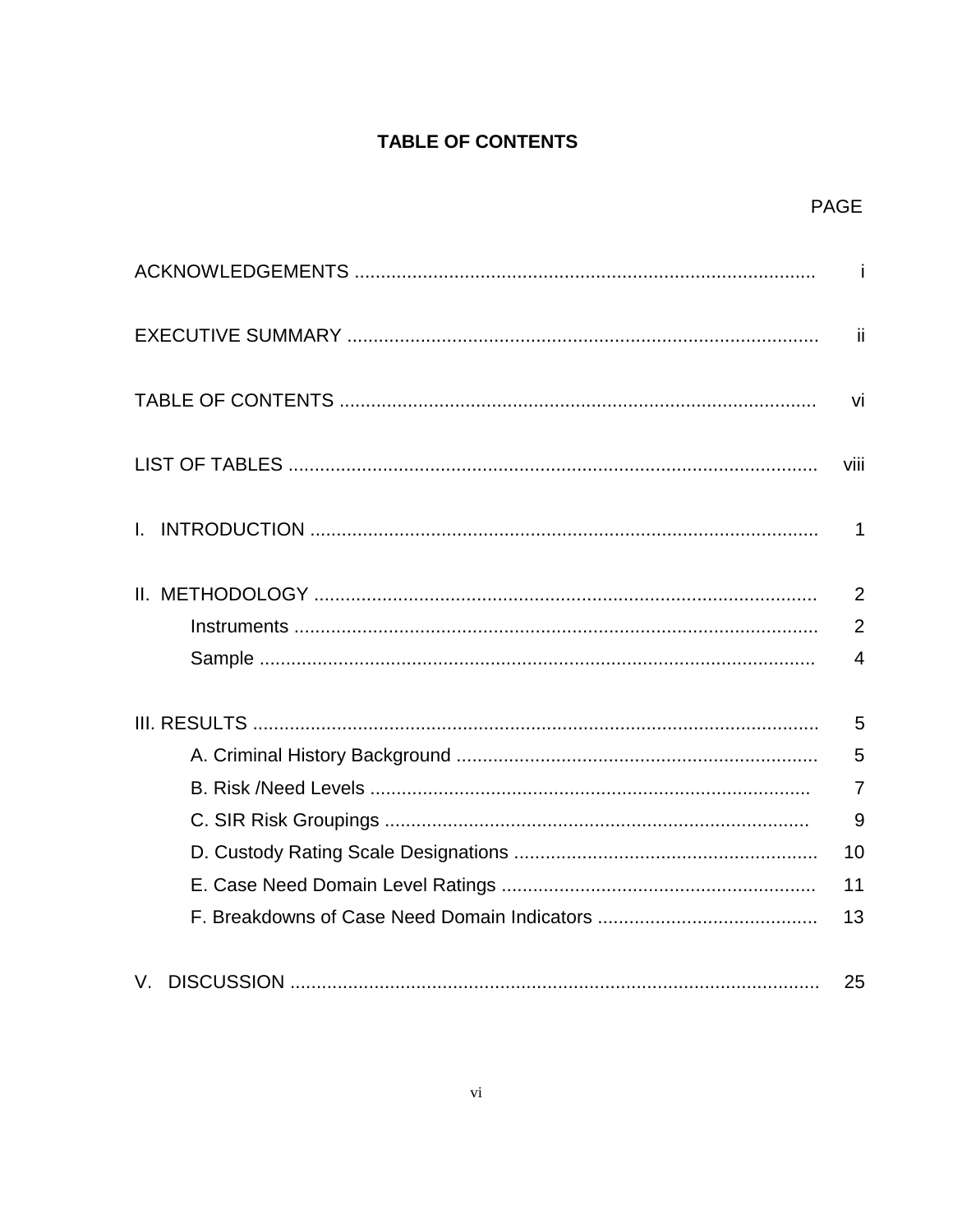# TABLE OF CONTENTS (CONT'D)

|                | 26 |
|----------------|----|
|                |    |
|                |    |
| IX. APPENDICES |    |
|                |    |
|                |    |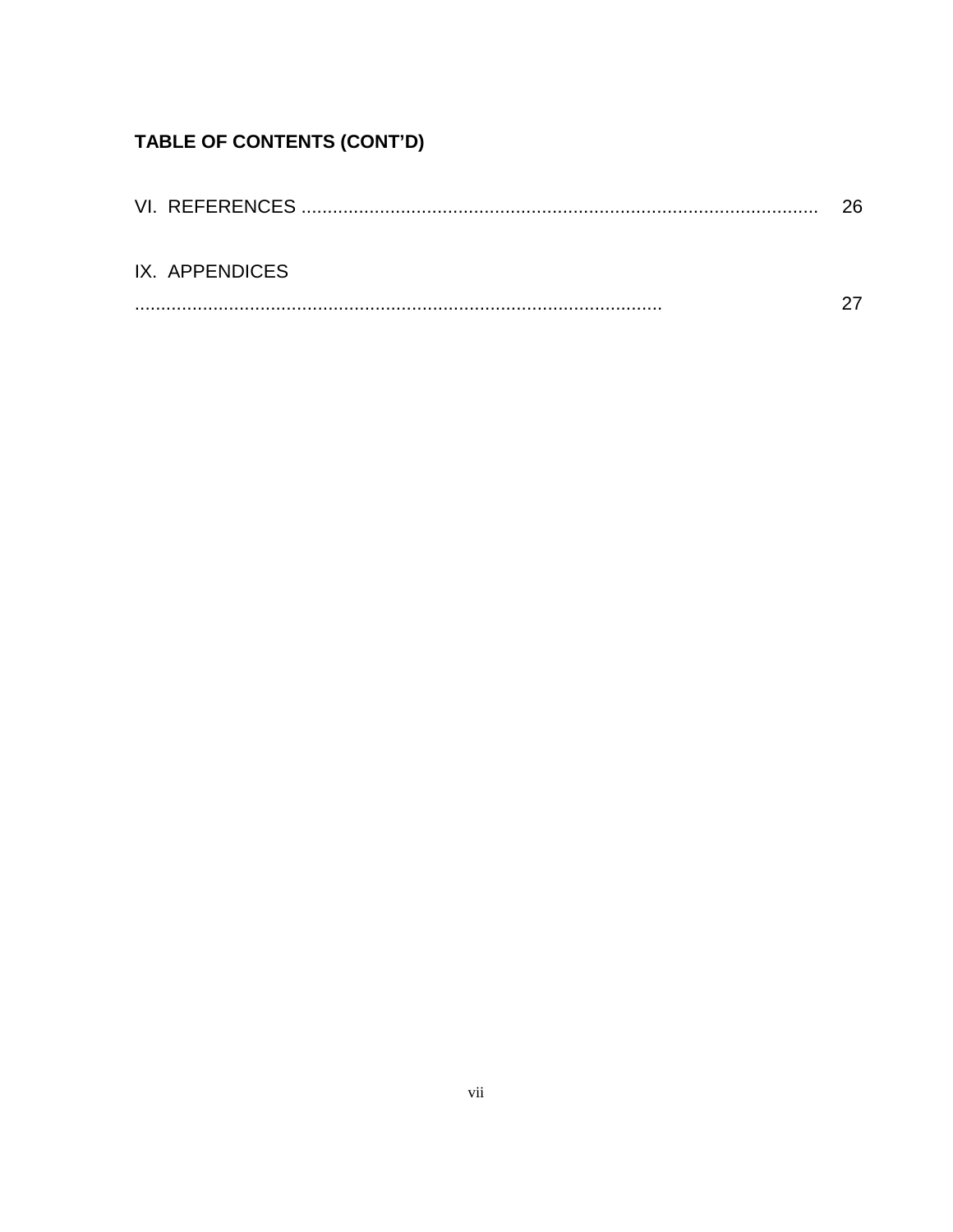# **LIST OF TABLES**

| Table 1. Selected Criminal History Background Indicators of Segregated                                                                 | 6  |
|----------------------------------------------------------------------------------------------------------------------------------------|----|
| Table 2. Percentage Distribution of Risk/Needs Levels for Segregated                                                                   | 8  |
| Table 3. Percentage Distribution of SIR Risk Groups for Segregated                                                                     | 9  |
| Table 4. Percentage Distribution of Custody Rating Scale Designations                                                                  | 10 |
| Table 5. Percentage Distribution of Case Need Levels for Segregated                                                                    | 12 |
| Table 6. A Breakdown of Selected Employment Indicators as Assessed by<br>the Offender Intake Assessment                                | 14 |
| Table 7. A Breakdown of Selected Marital/Family Indicators as Assessed                                                                 | 15 |
| Table 8. A Breakdown of Selected Associates/ Social Interaction Indicators<br>as Assessed by the Offender Intake Assessment<br>Process | 17 |
| Table 9. A Breakdown of Selected Substance Abuse Indicators as Assessed                                                                | 19 |
| Table 10. A Breakdown of Selected Community Functioning Indicators<br>as Assessed by the Offender Intake Assessment<br>Process         | 20 |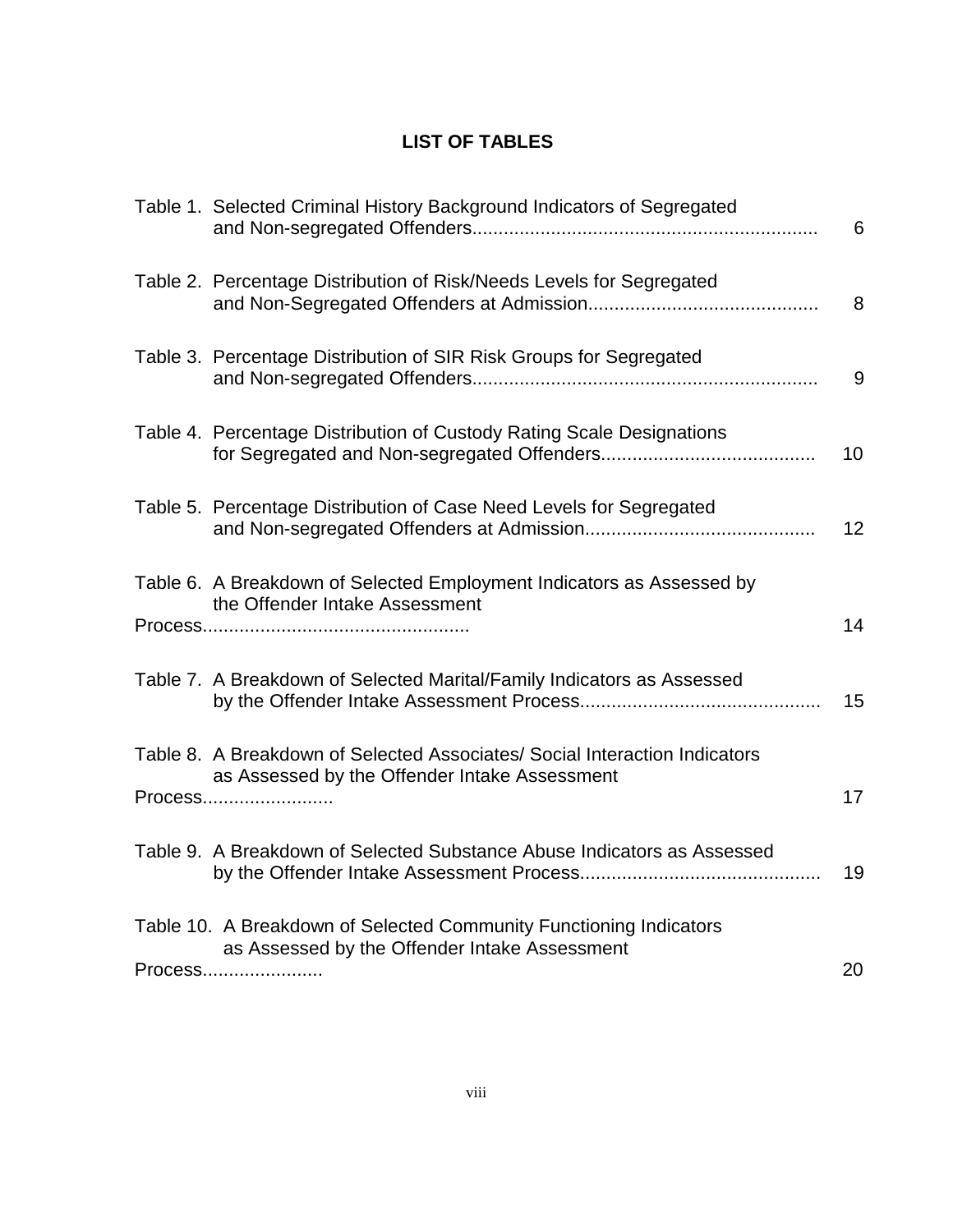# **LIST OF TABLES (cont'd)**

| Table 11. A Breakdown of Selected Personal / Emotional Orientation<br>Indicators as Assessed by the Offender Intake Assessment Process 21 |    |
|-------------------------------------------------------------------------------------------------------------------------------------------|----|
| Table 12. A Breakdown of Selected Attitude Indicators as Assessed by<br>the Offender Intake Assessment                                    |    |
|                                                                                                                                           | 23 |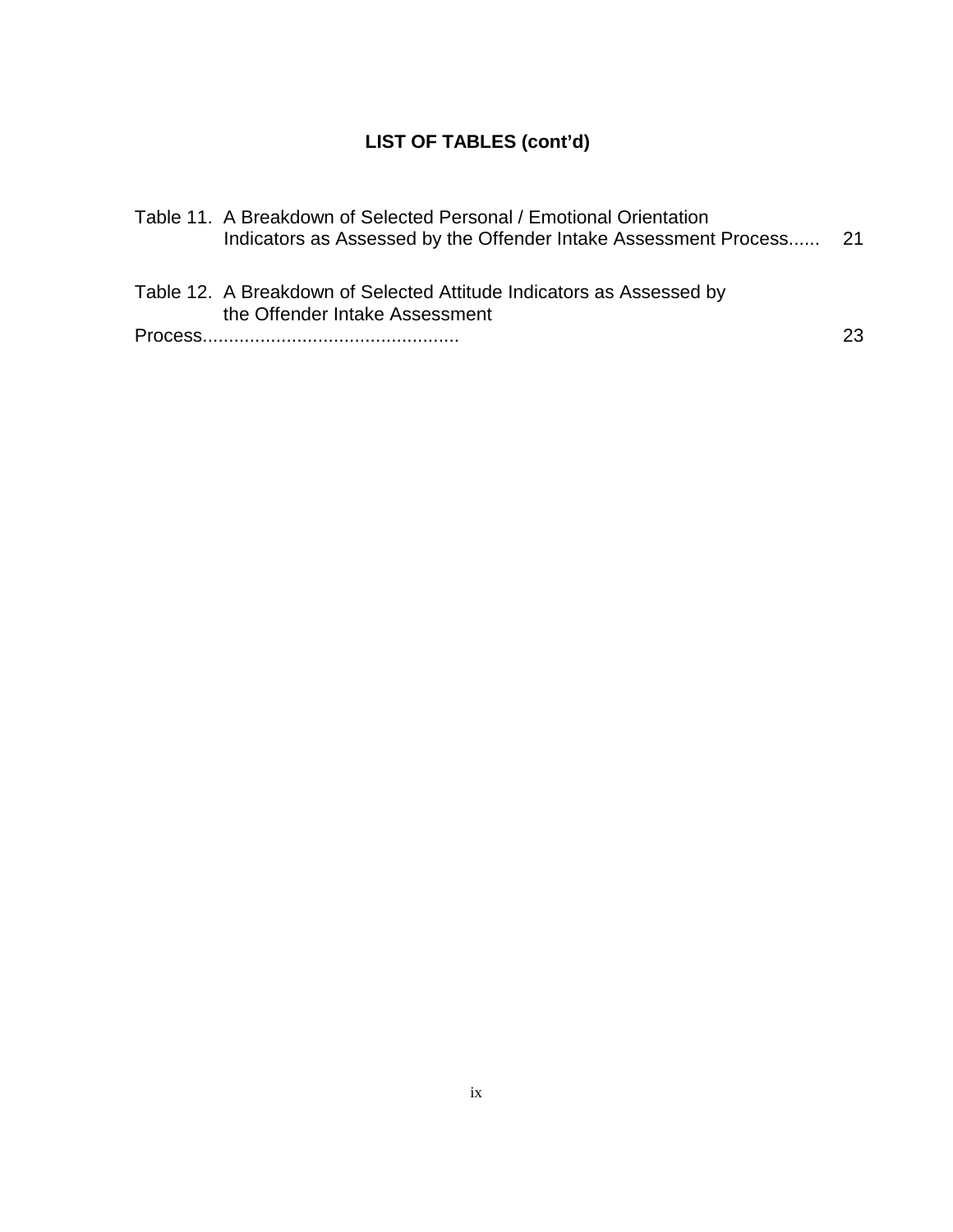# **CASE CHARACTERISTICS OF SEGREGATED OFFENDERS IN FEDERAL CORRECTIONS**

# **Introduction**

A Commission of Inquiry into Certain Events at the Prison for Women in Kingston (1996) had underscored the fact that the correctional practice of segregating offenders be administered in compliance with the law and monitored closely. Moreover, it was strongly recommended that a policy review on the use of administrative segregation be pursued. Consequently, the Correctional Service of Canada launched a Task Force on Administrative Segregation. While the Task Force mandate was to examine a broad range issues related to administrative segregation, this descriptive study attempts to enhance our knowledge of the nature and characteristics of segregated offenders in federal corrections.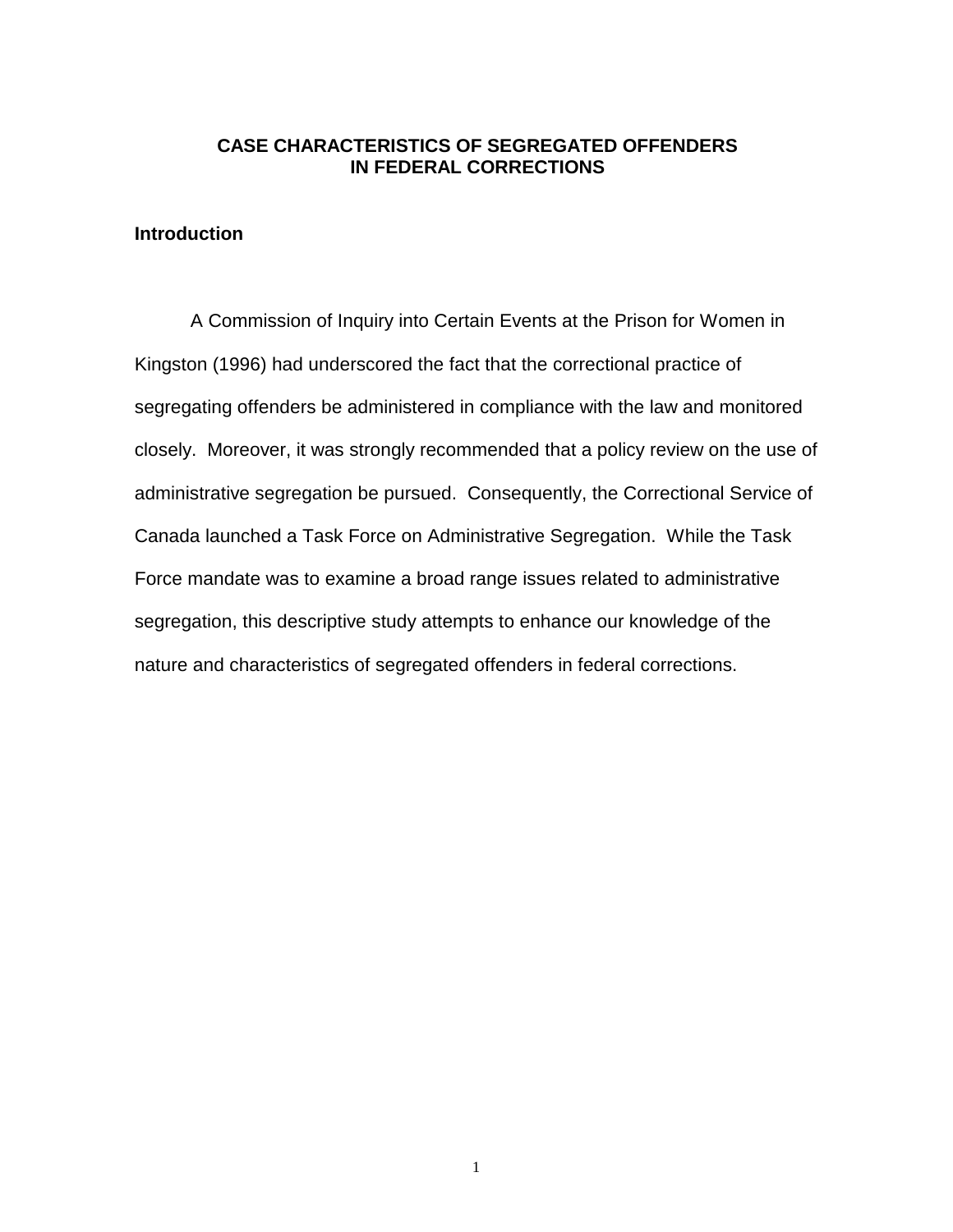#### **METHODOLOGY**

The present investigation compared segregated offenders to inmates in the general prison population on a variety of static and dynamic criteria: criminal history risk variables (including Statistical Information on Recidivism scores), Custody Rating Scale (CRS) designations, overall risk/need levels, and case need indicators/levels in seven target need domains. Multiple comparisons were also performed to examine between-group differences among individual case need indicators within each need domain. Subsequent analyses compared those placed voluntarily in segregation to their involuntary segregated counterparts.

#### **Instruments**

All data was extracted through OMS, and case-specific information was derived from the Offender Intake Assessment (OIA) process. Briefly, the OIA process collects comprehensive information on each offender's criminal and mental health history, social situation, education, and other factors relevant to determining criminal risk and identifying offender needs.

Case-specific identification of each offender's criminogenic needs was derived from the Case Needs Identification and Analysis (CNIA) portion of OIA. The CNIA considers a wide variety of aspects relevant to the offender's personal background and life situation. Data are clustered into seven target domains, with multiple indicators for each: employment (35 indicators), marital/family (31 indicators), associates/social interaction (11 indicators), substance abuse (29 indicators), community functioning (21 indicators), personal/emotional orientation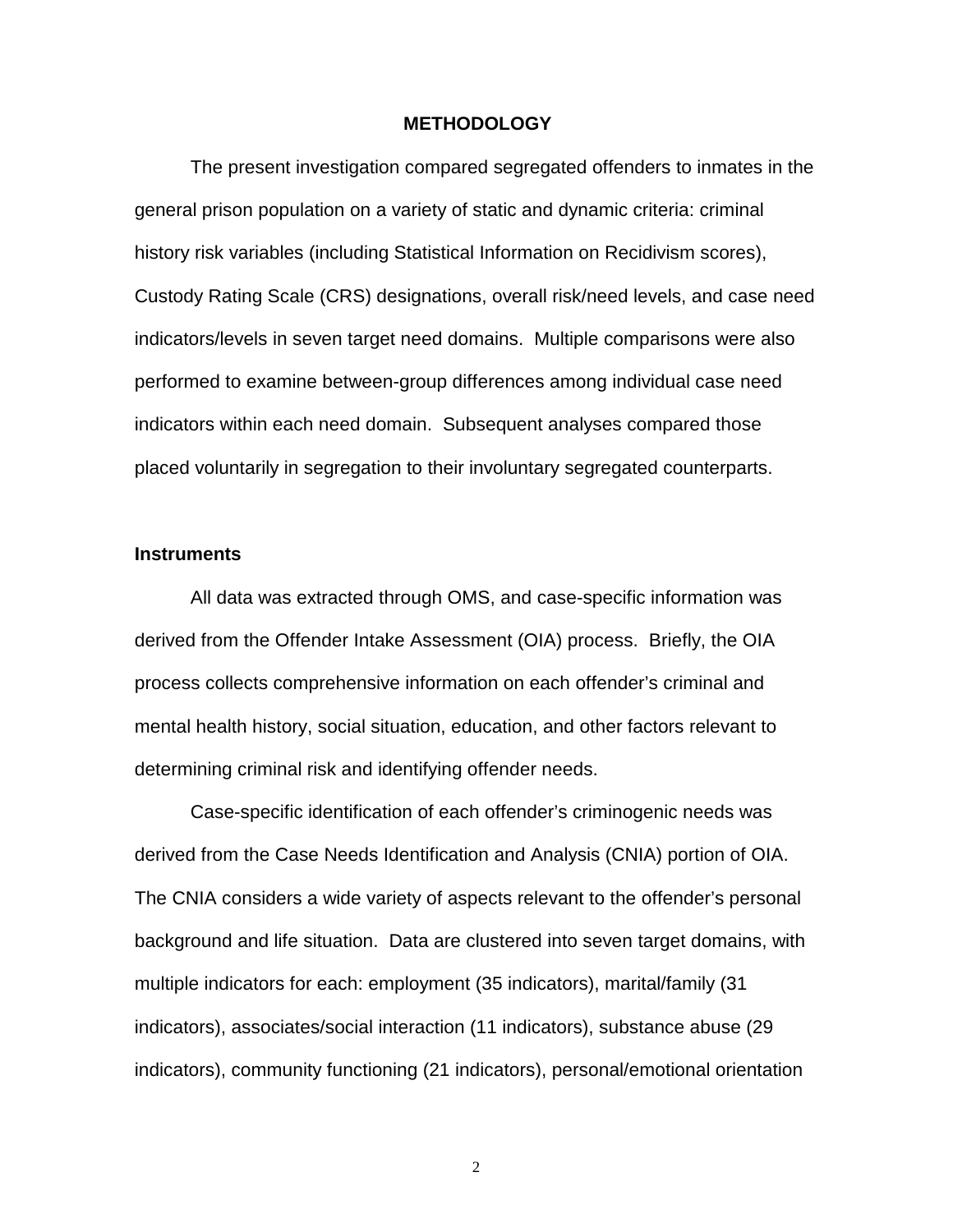(46 indicators), and attitude (24 indicators). Using CNIA, offenders are rated on each target domain along a four-point continuum. Classifications reflect the degree of need, ranging from "factor seen as asset to community adjustment" (not applicable to substance abuse and personal/emotional orientation) to "no need for improvement", to "some need for improvement", to "considerable need for improvement".

The Statistical Information on Recidivism (SIR) score provides an estimate of the probability that an individual will re-offend within three years after release. Each offender's total score on the SIR scale is a simple summation of item scores, with total scores ranging from -30 (very poor risk) to +27 (very good risk). This scale is reported to accurately predict release outcome for male offenders (Hann & Harman, 1988; Motiuk & Porporino, 1989), and has proven to be somewhat indicative of release risk for females, though its value is considerably less than that for males (Blanchette, 1996; Hann & Harman, 1989).

The Custody Rating Scale (CRS) is a security classification tool, through which offenders are designated as either 'maximum', 'medium', or 'minimum' security. The CRS consists of two independently-scored subscales: the Institutional Adjustment subscale (five items), and the Security Risk subscale (seven items). Potential scores range from 0 to 186 points on the former, and from 17 to 190 points on the latter. As scores increase on either subscale, a higher security classification is predicted. Cutoff values of the CRS are designed such that classification renders 15% of offenders as minimum-security, 73% as medium-security, and 12% as maximum-security. Recent research has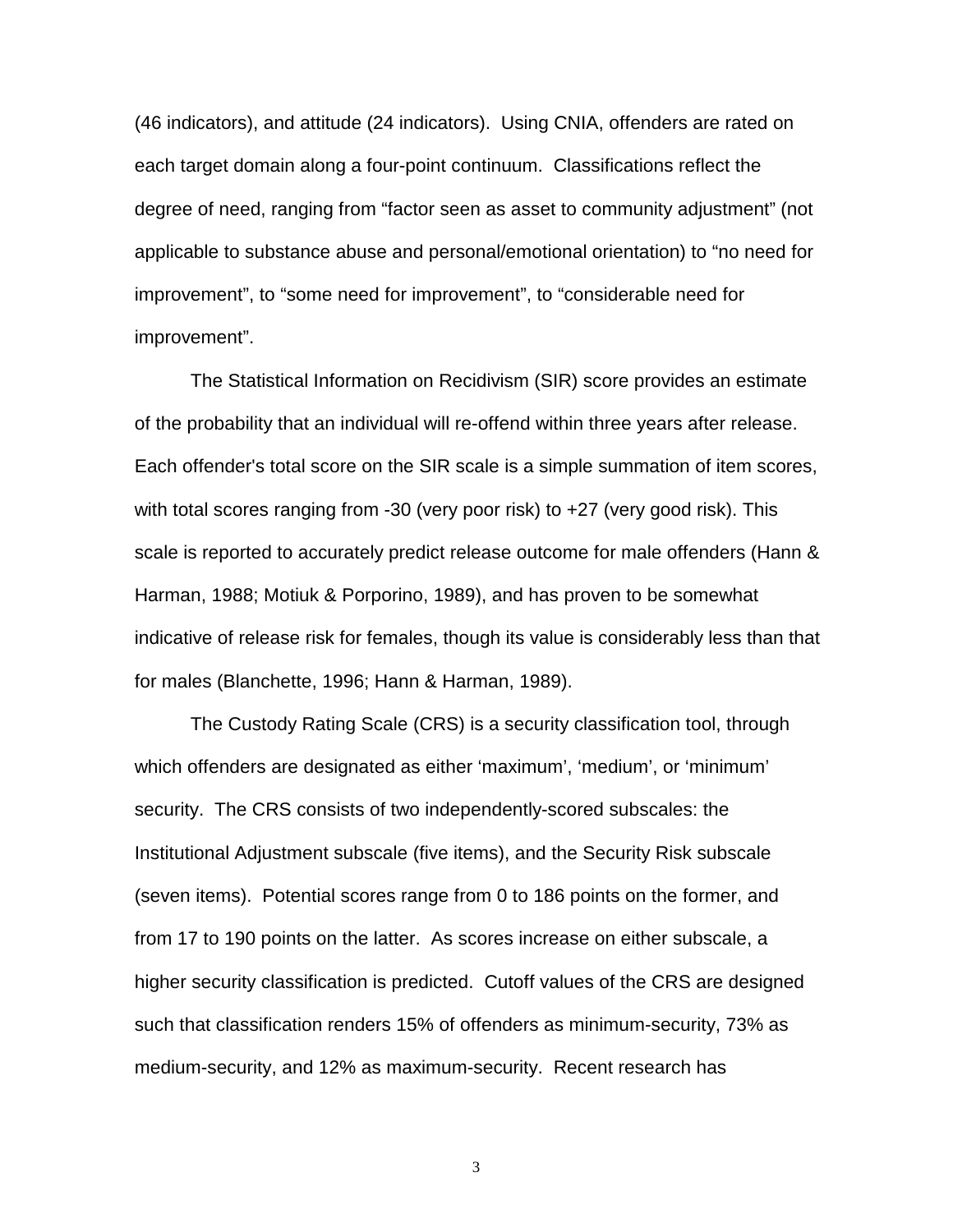demonstrated the CRS to be a reliable and valid classification tool with practical utility for both male and female offenders (Luciani, Motiuk, & Nafekh, 1996).

#### **Sample**

Correctional Service of Canada's Offender Management System (OMS; an automated database) was used to identify all federal inmates in segregation. As of the start date of the present investigation (November 9, 1996), a total of 799 offenders were located in segregation. Of those, 45.2% were placed voluntarily in segregation, and the remainder (54.8%) were involuntary segregated offenders. A random selection of 799 non-segregated inmates in CSC's institutions was compiled for comparison.

The average age of segregated offenders was 32.2; with the oldest being 71 years old, and the youngest 18 years old. The majority of those in segregation (55.8%) were between 30 and 49 years of age, though the 'under 30' age category also accounted for a large proportion (41.3%) of segregated offenders. On average, segregated offenders were younger than their non-segregated counterparts: the mean age for this latter group was 36.2, with a range of 18 to 85. No significant difference in age was found between offenders who were placed in voluntary (mean =  $32.3$  years, range =  $19$  to 60) versus involuntary (mean =  $32.3$ years, range = 18 to 71) segregation.

A breakdown of segregated offenders by region revealed for the Atlantic 7.7%, Quebec 41.8%, Ontario 23.4%, Prairie 17.2%, and Pacific 9.9%. Significant differences emerged in group (segregated vs. non-segregated) by region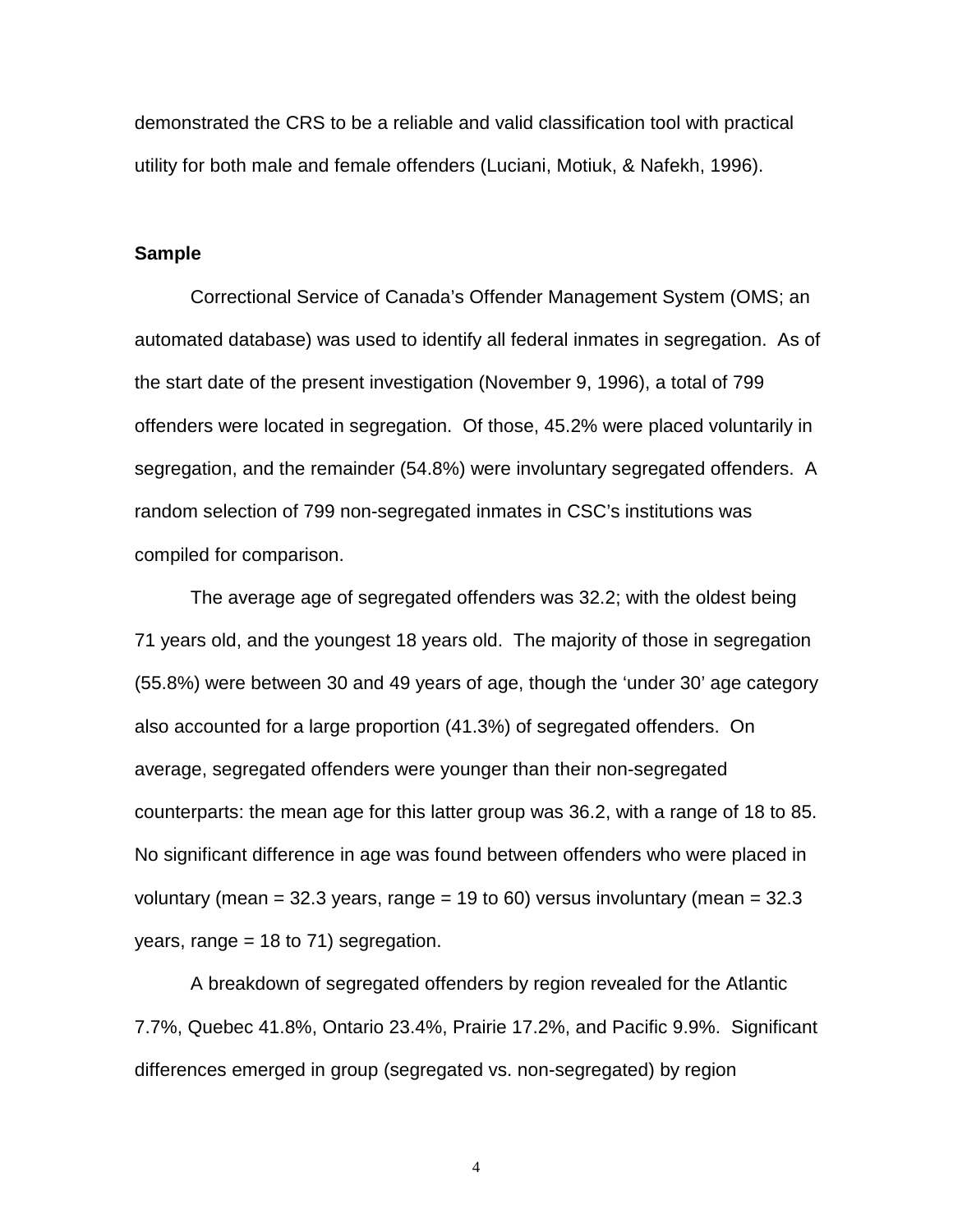analyses. Most notably, there were proportionately more segregated offenders in Quebec: Only 26.6% of the non-segregated offenders were incarcerated in that region.

In regards to Aboriginal status, about 13% of the segregated offenders were Aboriginal, compared with 14% of the non-segregated offenders. This difference was not statistically significant.

#### **RESULTS**

#### **Criminal History Background**

Criminal history background was available through the Criminal Risk Assessment component of OIA. It is based primarily on the criminal history record and provides specific information pertaining to past and current offences. Moreover, any other pertinent details regarding specific risk factors are included in the criminal profile report. These data were available for almost half of the sample, including 332 segregated and 354 non-segregated offenders.

Comparing segregated to non-segregated offenders across 14 criminal history background indicators yielded significant findings in all but one area: sex offence history. Statistical analyses revealed that segregated offenders had more prior involvements with the criminal justice system than their non-segregated counterparts. Their more extensive criminal histories were evident in both youth and adult court. Indeed, almost all of the segregated offenders (96%) had one or more prior involvements with the criminal justice system. Results of these analyses are presented in Table 1.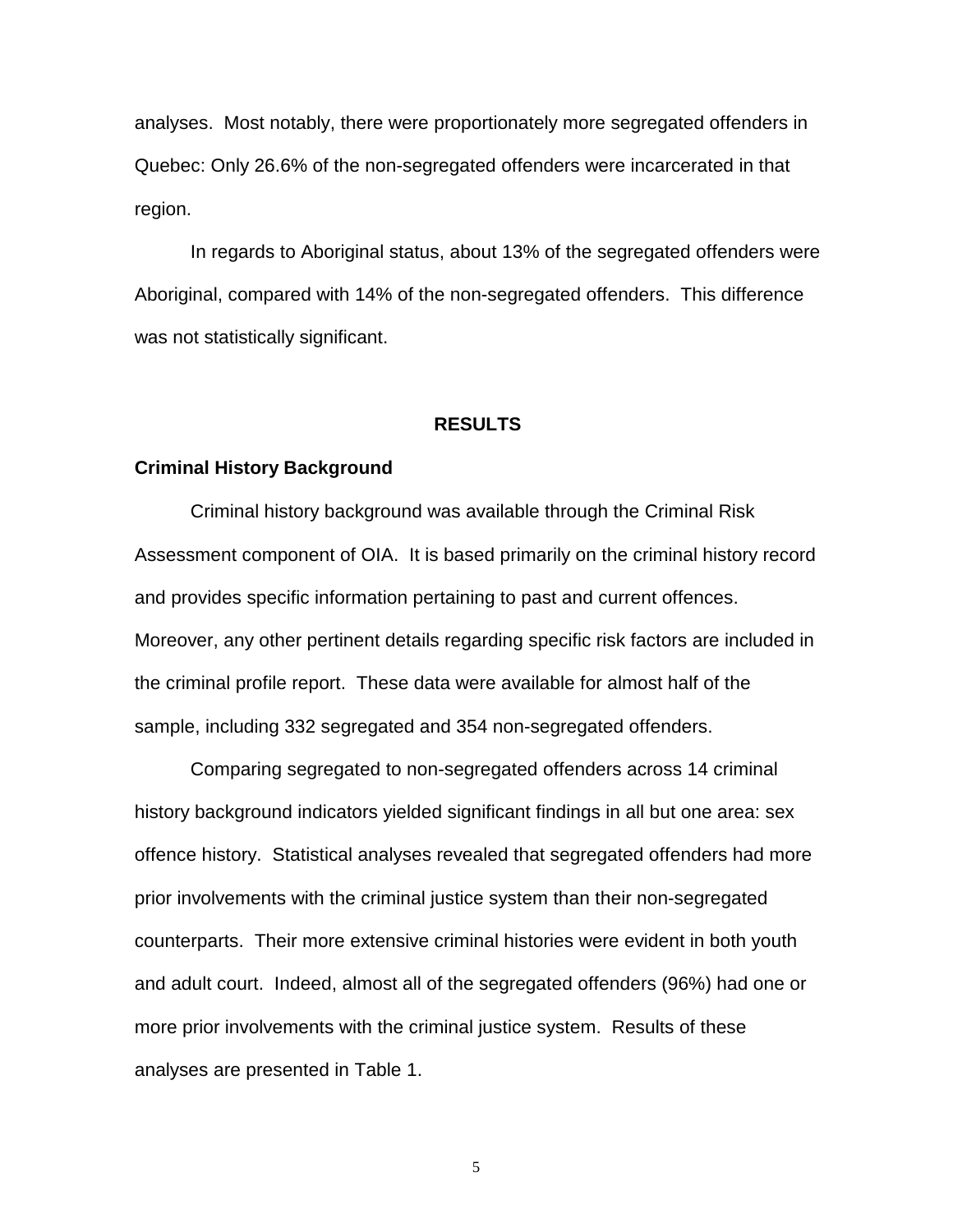#### **Table 1**

|                                           | <b>Segregated</b><br><b>offenders</b><br>$(n=332)$ |     |     | Non-segregated<br><b>offenders</b><br>$(n=354)$ |
|-------------------------------------------|----------------------------------------------------|-----|-----|-------------------------------------------------|
|                                           |                                                    |     |     |                                                 |
| <b>Previous Youth Court ***</b>           | 193                                                | 59% | 142 | 41%                                             |
| <b>Community Supervision ***</b>          | 140                                                | 44% | 106 | 31%                                             |
| Open Custody ***                          | 123                                                | 39% | 72  | 21%                                             |
| Secure Custody ***                        | 133                                                | 42% | 71  | 21%                                             |
| <b>Previous Adult Court*</b>              | 297                                                | 90% | 298 | 84%                                             |
| Community Supervision *                   | 264                                                | 80% | 253 | 72%                                             |
| <b>Provincial Terms ***</b>               | 267                                                | 81% | 241 | 68%                                             |
| Federal Terms *                           | 138                                                | 42% | 115 | 33%                                             |
| <b>Total (Youth and/or Adult) ***</b>     | 318                                                | 96% | 312 | 88%                                             |
| <b>Previous:</b>                          |                                                    |     |     |                                                 |
| Segregation (disciplinary) ***            | 142                                                | 47% | 79  | 24%                                             |
| Escape/UAL ***                            | 128                                                | 39% | 83  | 24%                                             |
| <b>Failure on Conditional Release ***</b> | 178                                                | 54% | 130 | 37%                                             |
| < 6 Mo. Since Last Incarceration ***      | 126                                                | 38% | 73  | 21%                                             |
| Sex Offence History (includes current)    | 71                                                 | 22% | 91  | 26%                                             |

### **Selected Criminal History Background Indicators of Segregated and Non-segregated Offenders**

**Note: \* p< .05; \*\*\* p<.001**

Not surprisingly, segregated offenders were significantly more likely to have been place in segregation, for disciplinary reasons, on previous prison terms. It's also noteworthy that segregated offenders were more likely to have had a history of escape or of being unlawfully at large.

To verify whether segregated offenders differ on criminal history variables by type (voluntary vs. involuntary), a second series of statistical analyses were performed. Results showed no significant between-group differences, save for sex offence history, and previous (adult) provincial terms of incarceration.

While 86% of the voluntary segregated offenders had previously been incarcerated provincially, this was true for only 77% of their involuntary segregated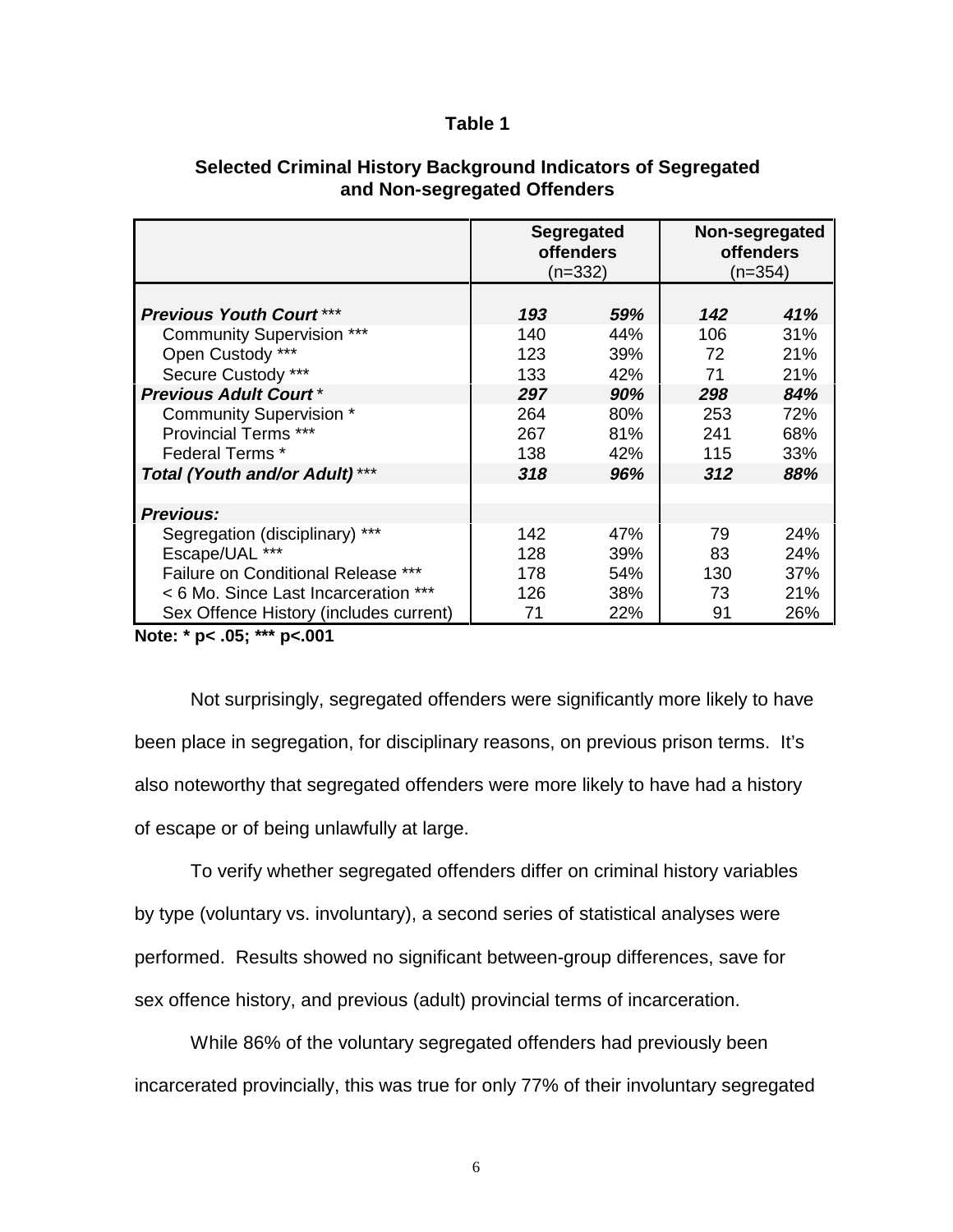counterparts. Voluntary segregated offenders were also more likely to have current or previous sex offences than their involuntary counterparts (27% and 18%, respectively). Both of these between-group comparisons were significant at p<.05. For all other selected criminal history background indicators, data for the 'segregated' group in Table 1 is representative of both voluntary and involuntary offenders in segregation.

#### **Risk/Need Levels**

At admission, global ratings of criminal risk and case need levels (either 'low', 'medium' or 'high') are obtained for each offender. These risk/need ratings are accomplished through OIA, and is considered for a variety of criteria, such as institutional placement, correctional management and supervision. These data were available for most of the sample: 678 segregated offenders, and 702 nonsegregated offenders.

Given the more extensive criminal histories of the segregated offenders relative to their non-segregated counterparts, it was not surprising to find that segregated offenders were designated at admission to be higher risk and higher need. In fact, a full 60% of segregated offenders (compared with 47% of their non-segregated counterparts) were designated 'high' on both risk and need. A Percentage distribution of risk/need levels for both groups is reported in Table 2.

#### **Table 2**

## **Percentage Distribution of Risk/Need Levels for Segregated and Nonsegregated Offenders at Admission**

| Segregated       | Non-segregated   |
|------------------|------------------|
| <b>offenders</b> | <b>offenders</b> |
|                  |                  |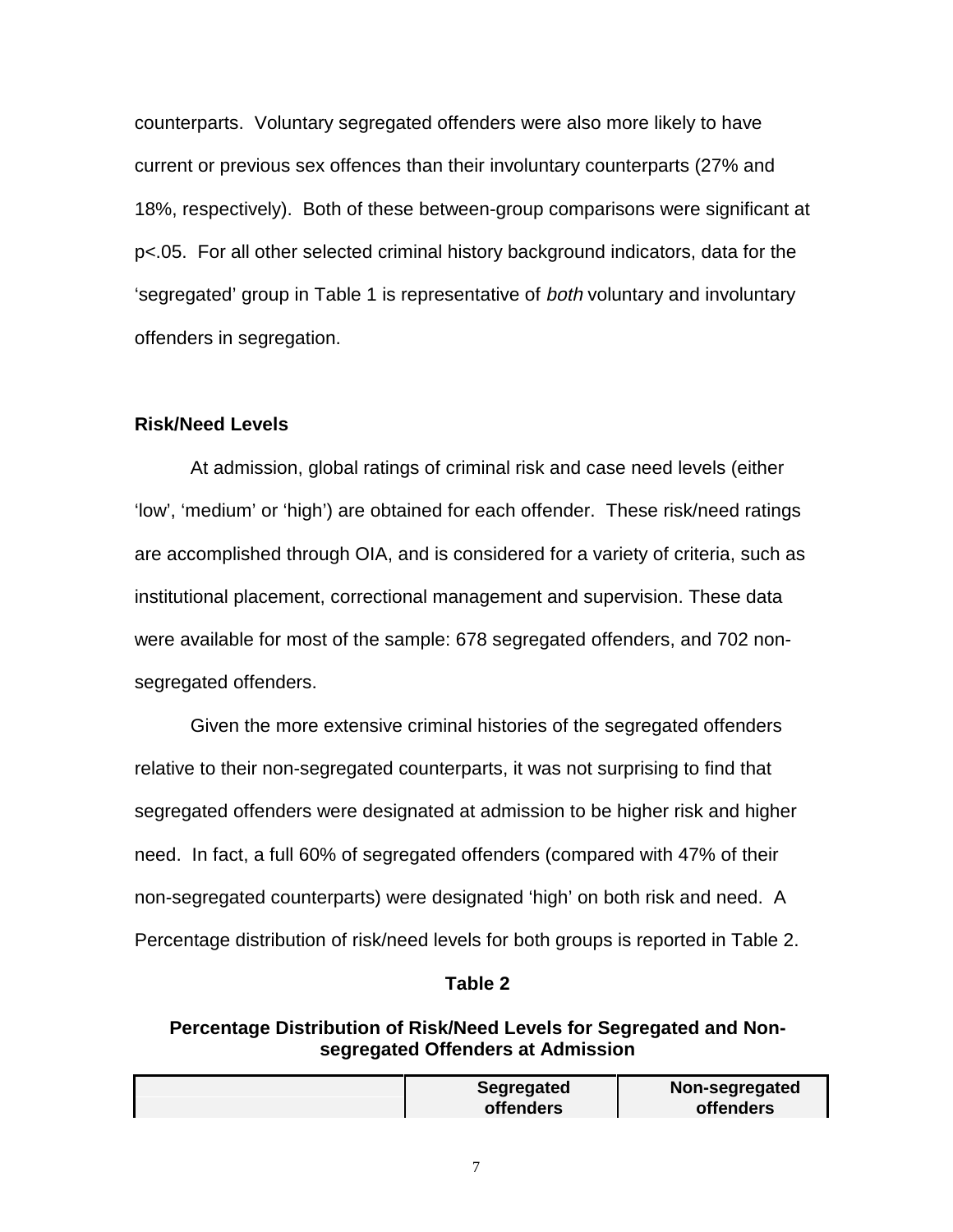| <b>RISK/NEED LEVEL: ***</b> | (678) | $\%$  | (702) | %     |
|-----------------------------|-------|-------|-------|-------|
|                             |       |       |       |       |
| Low-risk/Low-need           | 11    | 1.6%  | 19    | 2.7%  |
| Low-risk/Medium-need        | 9     | 1.3%  | 28    | 4.0%  |
| Low-risk/High-need          | 6     | 0.9%  | 3     | 0.4%  |
| Sub-total                   | 26    | 3.8%  | 50    | 7.1%  |
| Medium-risk/Low-need        | 3     | 0.4%  | 13    | 1.9%  |
| Medium-risk/Medium-need     | 88    | 13.0% | 136   | 19.4% |
| Medium-risk/High-need       | 119   | 17.6% | 91    | 13.0% |
| Sub-total                   | 210   | 31.0% | 240   | 34.3% |
| High-risk/Low-need          | 2     | 0.3%  | 4     | 0.6%  |
| High-risk/Medium-need       | 33    | 4.9%  | 78    | 11.1% |
| High-risk/High-need         | 407   | 60.0% | 330   | 47.0% |
| Sub-total                   | 442   | 65.2% | 412   | 59.5% |

**Note:** \*\*\* **p< .001**

Narrowing the focus to only segregated offenders, voluntary inmates were compared to involuntary inmates on the above risk/need criteria. As with the criminal history data, results showed no significant between-group differences on risk/need levels at admission. Thus, once again, the data contained in the above table for 'segregated' offenders is representative of both voluntary ( $n = 309$ ) and involuntary ( $n = 369$ ) segregated inmates.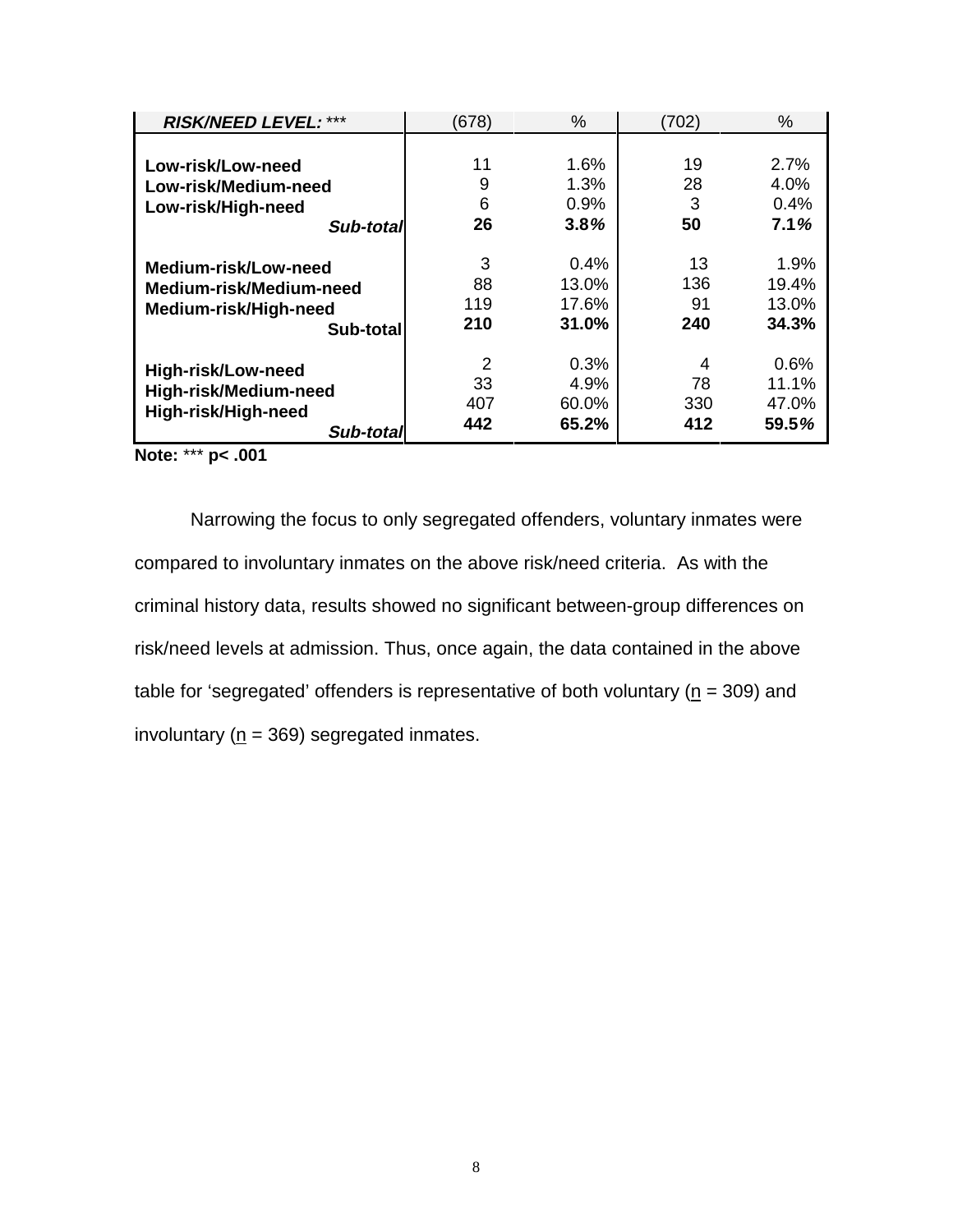### **SIR Risk Groupings**

As mentioned, the SIR scale score provides an estimate of the probability that an individual will reoffend within two years after release. Although the potential range of scores is from -30 (very poor risk) to +27 (very good risk), the continuum of scores can also be clustered into five risk categories: very poor risk (- 30 to -9), poor risk (-8 to -5), fair risk (-4 to 0), good risk (+1 to +5), and very good risk (+6 to +27). For analyses used in the present investigation, SIR scores were clustered into the five risk categories, and segregated offenders were compared to their non-segregated counterparts. Results are presented in Table 3.

#### **Table 3**

| Percentage Distribution of SIR Risk Groups for Segregated and Non- |
|--------------------------------------------------------------------|
| segregated Offenders                                               |

| <b>Risk Grouping ***</b> | <b>Segregated</b><br><b>offenders</b> |     |     |     | Non-segregated<br><b>offenders</b> |  |
|--------------------------|---------------------------------------|-----|-----|-----|------------------------------------|--|
| <b>Very Poor</b>         | 271                                   | 45% | 123 | 23% |                                    |  |
| Poor                     | 105                                   | 18% | 90  | 17% |                                    |  |
| Fair                     | 107                                   | 18% | 89  | 17% |                                    |  |
| Good                     | 62                                    | 10% | 71  | 14% |                                    |  |
| <b>Very Good</b>         | 53                                    | 9%  | 151 | 29% |                                    |  |
| <b>TOTAL</b>             | 598                                   |     | 525 |     |                                    |  |

**Note 1:** \*\*\* **p< .001**

**Note 2: Sex offenders and homicide offenders, as a group, score favorably on this scale as they are considerably older than the general prison population and typically have had less exposure to the criminal justice system.**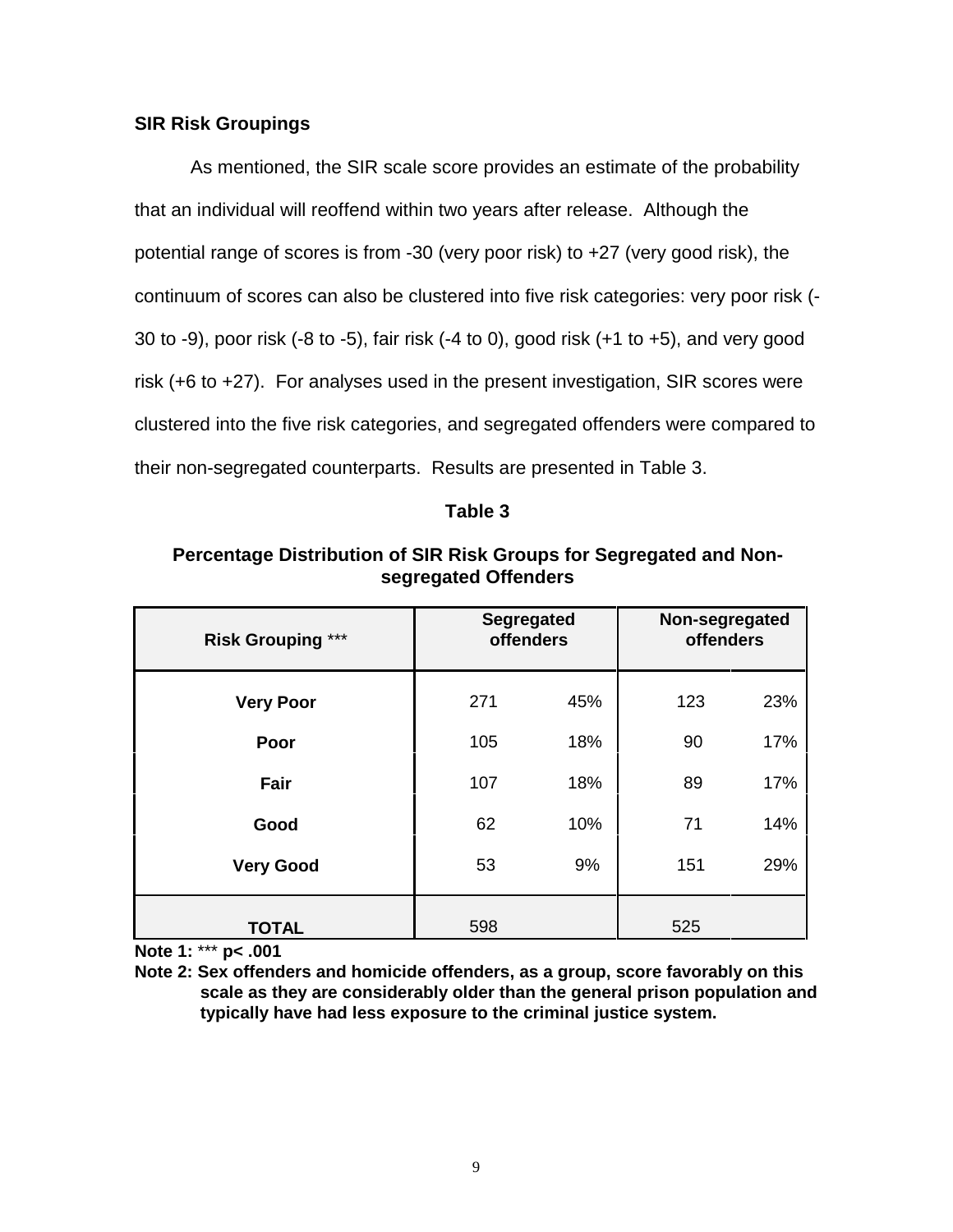In accordance with their more extensive criminal histories and higher risk/need levels (as designated by OIA), segregated offenders were about twice as likely to be classified as 'very poor' risk. Moreover, while only 9% of those in segregation scored in the 'very good' risk range, this was true for about one-third of the non-segregated population.

Of the 598 segregated offenders with available SIR data, 335 of them were involuntary, and 263 were voluntary. Analyses comparing SIR risk groupings for these two groups of segregated offenders yielded no significant findings. More specifically, exactly 45% of each group were classified as 'very poor' risk, and exactly 9% of each group were classified as 'very good' risk.

#### **Custody Rating Scale Designations**

As previously mentioned, the Custody Rating Scale (CRS) is a security classification tool, which designates offenders as either 'maximum-', 'medium-', or 'minimum-security'. Analyses comparing segregated to non-segregated offenders on CRS designations yielded the results located in Table 4.

#### **Table 4**

**Percentage Distribution of Custody Rating Scale Designations for**

# **Segregated and Non-segregated Offenders Segregated Non-segregated**

| <b>Security Level</b> | Segregated<br><b>offenders</b> |     | Non-segregated<br><b>offenders</b> |     |
|-----------------------|--------------------------------|-----|------------------------------------|-----|
| <b>Minimum</b>        | 41                             | 11% | 42                                 | 14% |
| <b>Medium</b>         | 278                            | 74% | 223                                | 76% |
| <b>Maximum</b>        | 56                             | 15% | 28                                 | 10% |
| <b>TOTAL</b>          | 375                            |     | 293                                |     |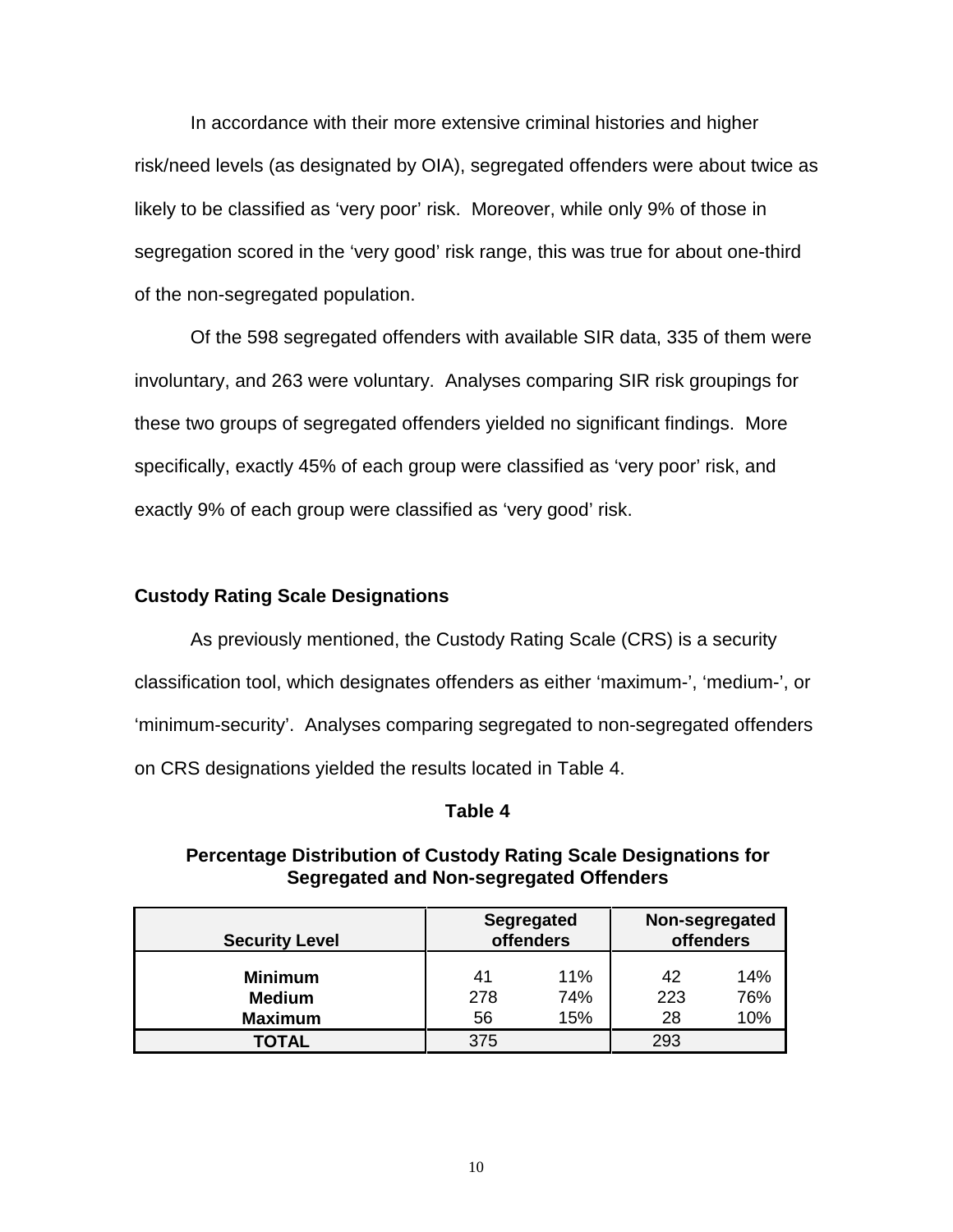As indicated in Table 4, about three-quarters of each (segregated and nonsegregated) group were designated as medium-security. Although segregated offenders were more likely to be classified maximum-security, and non-segregated offenders were more likely to be classified as minimum-security, these differences were not statistically significant.

Not surprisingly, there were also no significant between-group differences found in analyses comparing voluntary to involuntary segregated offenders. Fifteen percent of each group were designated by the CRS as maximum-security. The medium-security designation comprised 72% and 76% of the voluntary and involuntary segregated offenders, respectively. Finally, the minimum-security category classified 13% and 9% of the voluntary and involuntary segregated offenders, respectively.

#### **Case Need Domain Level Ratings**

As mentioned, the CNIA component of the OIA process involves the identification of each offender's criminogenic needs. Overall case need levels in the seven target domains are ranked along a four-point continuum, ranging from 'asset to community adjustment', to 'considerable need for improvement'. These data were available through OIA for the majority of the sample: 727 segregated offenders, and 687 non-segregated offenders. We used these data in chi-square analyses to determine between-group differences in the seven need domains. Results are presented in Table 5.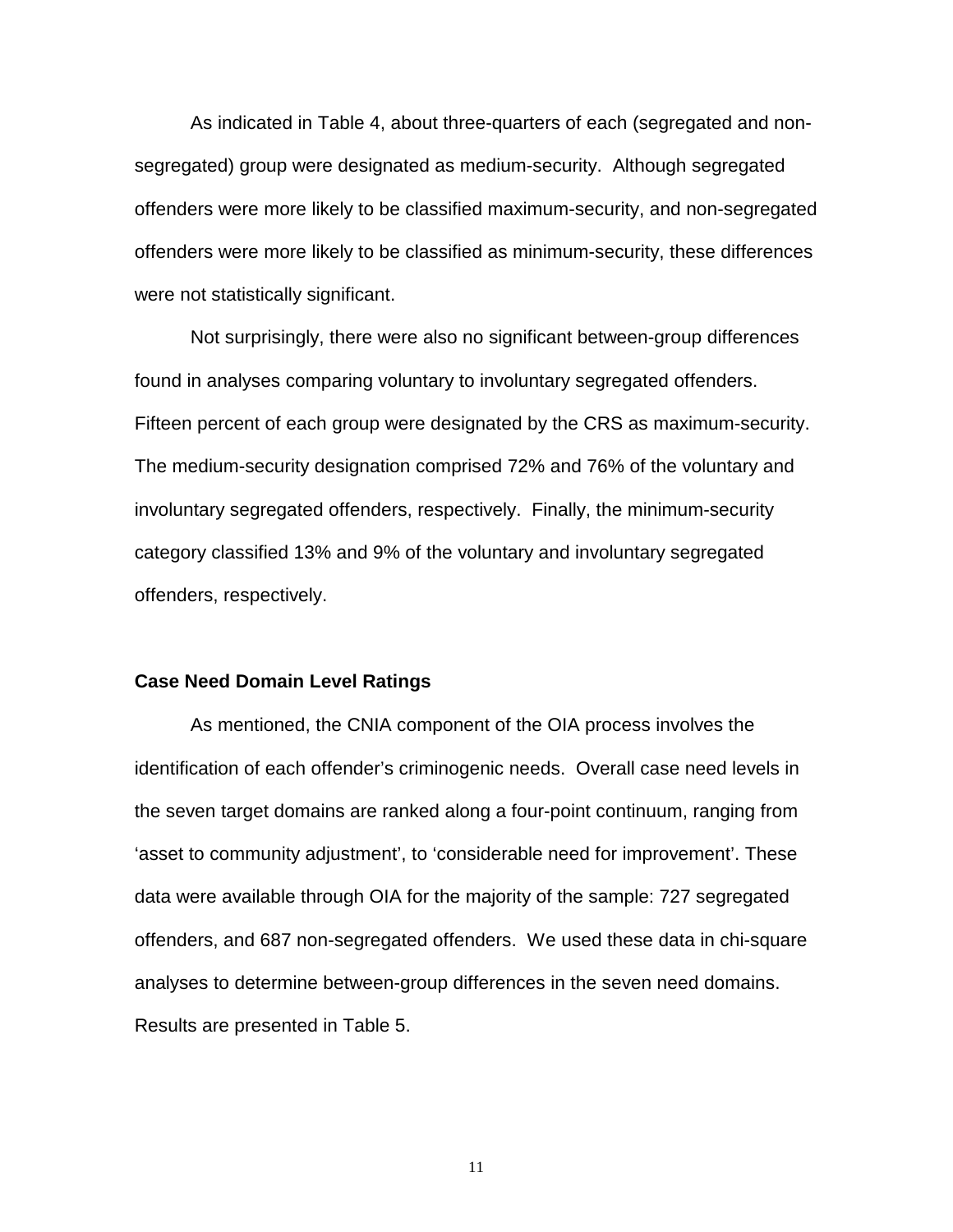# **Table 5**

|                                            | <b>Segregated</b><br>offenders |                |            | Non-segregated<br><b>offenders</b> |
|--------------------------------------------|--------------------------------|----------------|------------|------------------------------------|
| <b>NEED LEVEL: Domain</b>                  | (727)                          | %              | (687)      | %                                  |
| <b>AN ASSET:</b>                           |                                |                |            |                                    |
| <b>Employment ***</b>                      | 21                             | 3.1%           | 59         | 8.1%                               |
| <b>Marital/Family</b>                      | 31                             | 4.5%           | 49         | 6.7%                               |
| Associates ***                             | 16                             | 2.3%           | 59         | 8.1%                               |
| <b>Substance Abuse ***</b>                 |                                |                |            |                                    |
| <b>Community Functioning</b>               | 13                             | 1.9%           | 56         | 7.7%                               |
| <b>Personal/Emotional ***</b>              |                                |                |            |                                    |
| Attitude ***                               | 33                             | 4.8%           | 61         | 8.4%                               |
| <b>NO DIFFICULTY:</b>                      |                                |                |            |                                    |
| <b>Employment</b>                          | 56                             | 8.2%           | 116        | 16.0%                              |
| <b>Marital/Family</b>                      | 148                            | 21.5%          | 179        | 24.6%                              |
| <b>Associates</b>                          | 85                             | 12.4%          | 141        | 19.4%                              |
| <b>Substance Abuse</b>                     | 92<br>126                      | 13.4%<br>18.3% | 177<br>192 | 24.4%<br>26.4%                     |
| <b>Community Functioning</b>               | 30                             | 4.4%           | 67         | 9.2%                               |
| <b>Personal/Emotional</b>                  | 107                            | 15.6%          | 195        | 26.8%                              |
| <b>Attitude</b><br><b>SOME DIFFICULTY:</b> |                                |                |            |                                    |
|                                            | 242                            | 35.2%          | 296        | 40.1%                              |
| <b>Employment</b><br><b>Marital/Family</b> | 252                            | 36.7%          | 251        | 34.5%                              |
| <b>Associates</b>                          | 240                            | 34.9%          | 305        | 42.0%                              |
| <b>Substance Abuse</b>                     | 131                            | 19.1%          | 141        | 19.4%                              |
| <b>Community Functioning</b>               | 298                            | 43.4%          | 324        | 44.6%                              |
| <b>Personal/Emotional</b>                  | 137                            | 19.9%          | 171        | 23.5%                              |
| <b>Attitude</b>                            | 183                            | 26.6%          | 213        | 29.3%                              |
| <b>CONSIDERABLE DIFFICULTY:</b>            |                                |                |            |                                    |
| <b>Employment</b>                          | 368                            | 53.6%          | 256        | 35.2%                              |
| <b>Marital/Family</b>                      | 256                            | 37.3%          | 248        | 34.1%                              |
| <b>Associates</b>                          | 346                            | 50.4%          | 222        | 30.5%                              |
| <b>Substance Abuse</b>                     | 464                            | 67.5%          | 409        | 56.3%                              |
| <b>Community Functioning</b>               | 250                            | 36.4%          | 155        | 21.3%                              |
| <b>Personal/Emotional</b>                  | 520                            | 75.7%          | 489        | 67.3%                              |
| <b>Attitude</b>                            | 364                            | 53.0%          | 258        | 35.5%                              |

# **Percentage Distribution of Case Need Levels at Admission**

**Note:** \*\*\* **p< .001**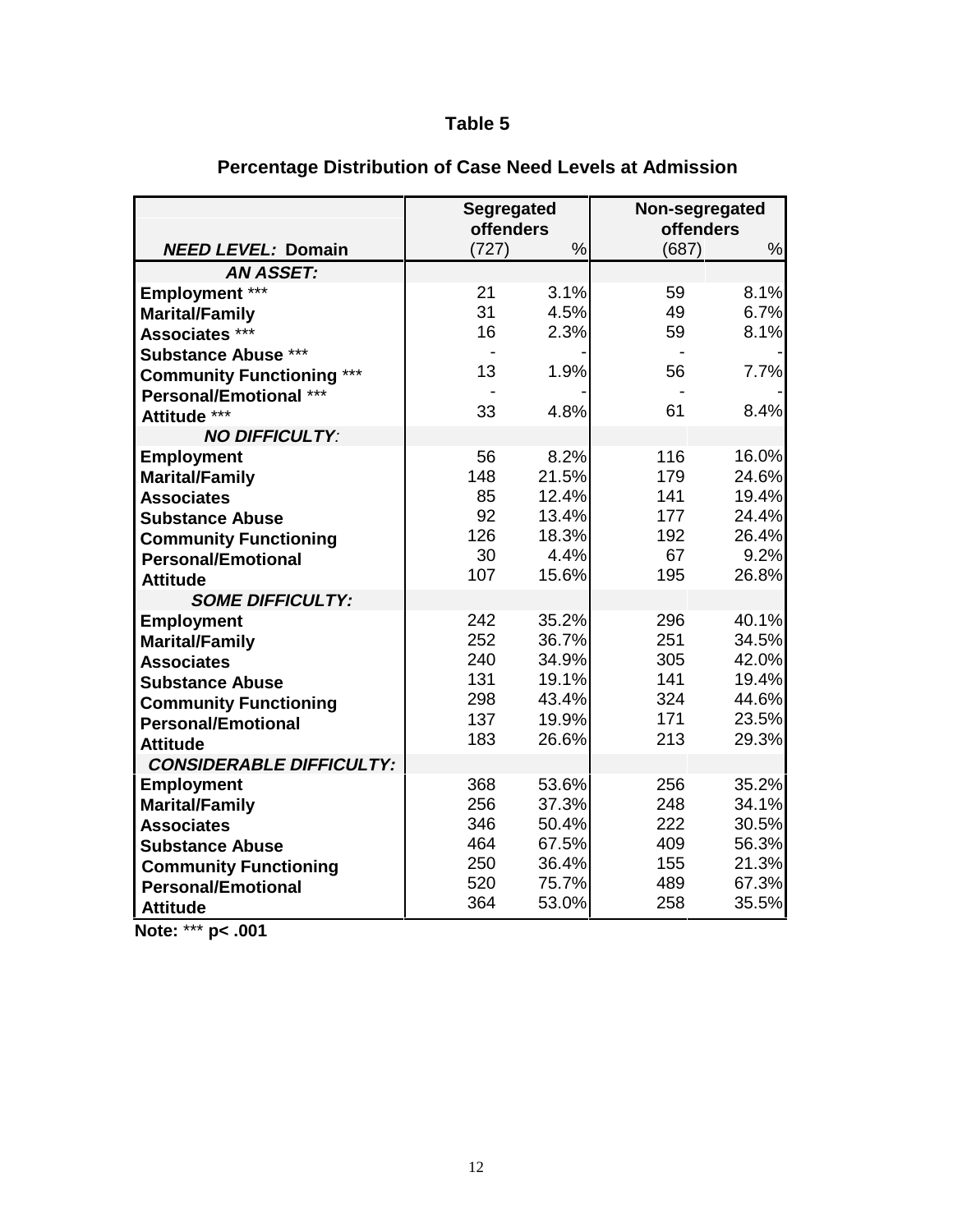As indicated in Table 5, there were significant between-group differences (p<.001) in six of the seven need domains, as assessed by OIA. Although both groups exhibited substantial difficulty in most need areas, these problems were more marked for the segregated offenders. Statistically significant differences emerged in: employment, associates, substance abuse, community functioning, personal/emotional orientation, and attitude. Although segregated offenders were about five percent more likely to have 'some' or 'considerable' difficulty in the marital/family domain, this difference was not statistically significant.

Of the case need data available for segregated offenders, 313 cases were voluntary, and 374 cases were involuntary. Statistical analyses comparing these two groups on case need levels across the seven target areas revealed no significant differences. As such, once again the data presented for the 'segregated' group in Table 5 is representative of both voluntary and involuntary segregated offenders.

#### **Breakdowns of Case Need Domain Indicators**

*i***) Employment.** For a comprehensive assessment of the employment need domain, the OIA process uses 35 specific indicators. While analyses indicated significant differences between segregated and non-segregated offenders in overall level of need in this area, micro-level analyses were necessary to determine the exact nature of these differences. Thus, multiple comparisons were performed to compare groups across each of the 35 need indicators in this domain. A full listing of the education/employment indicators is located in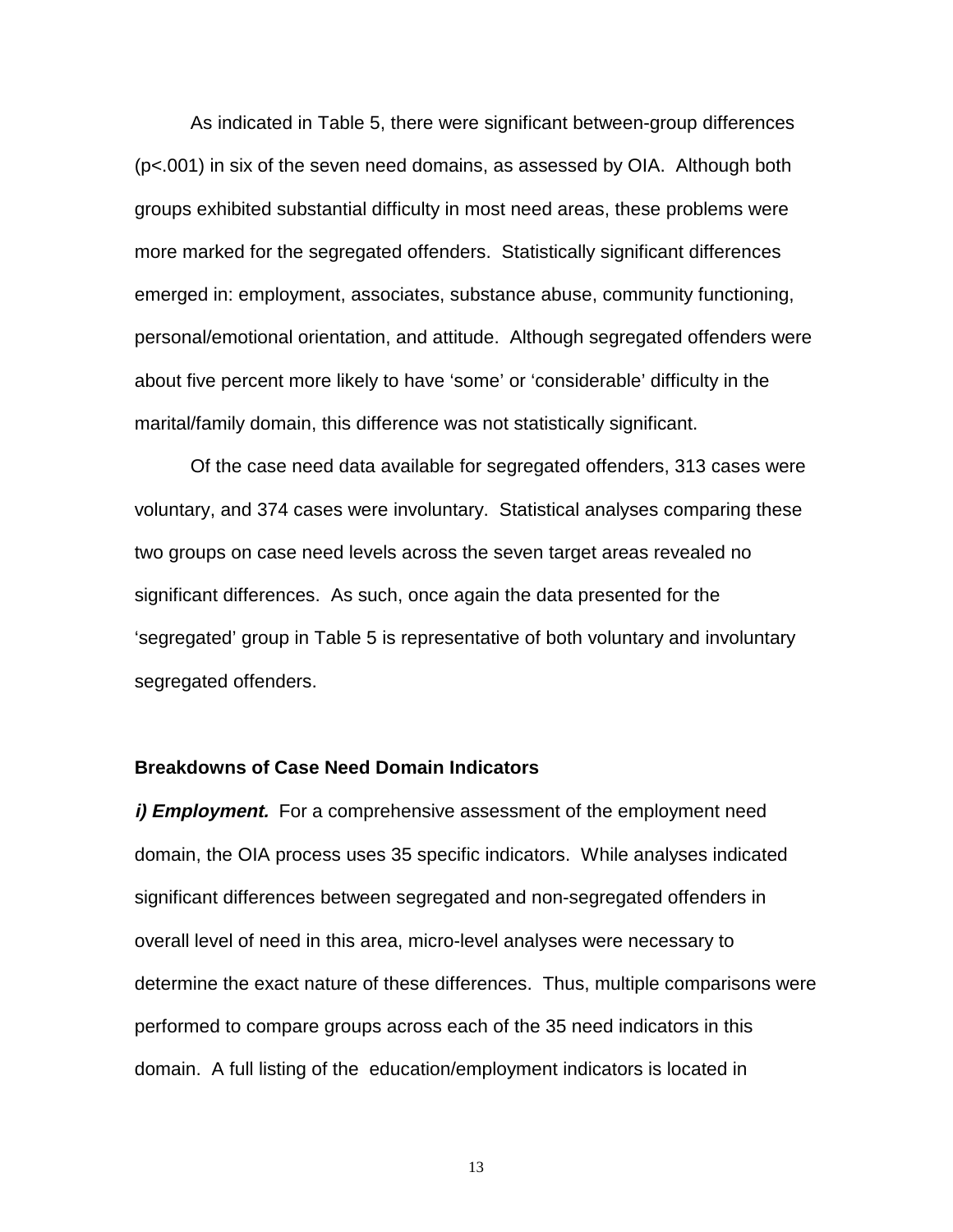Appendix A. Thirteen of the 35 comparisons in the employment domain yielded

significant between-group differences. A breakdown of the indicators that

significantly differed between segregated and non-segregated offenders is

reported in Table 6.

## **Table 6**

# **A Breakdown of Selected Employment Indicators as Assessed by the Offender Intake Assessment Process: Segregated and Non-Segregated Offenders**

| <b>Employment indicators</b>                    | <b>Segregated</b><br><b>offenders</b> | Non-<br>segregated<br><b>offenders</b> |
|-------------------------------------------------|---------------------------------------|----------------------------------------|
|                                                 |                                       |                                        |
| Has less than grade 8 **                        | 31.3%                                 | 21.3%                                  |
| Has less than grade 10**                        | 64.4%                                 | 53.0%                                  |
| Has concentration problems *                    | 41.4%                                 | 33.4%                                  |
| Lacks a skill area/trade/profession *           | 66.9%                                 | 57.5%                                  |
| Dissatisfied with skill area/trade/profession * | 46.8%                                 | 38.9%                                  |
| Unemployed at time of arrest ***                | 80.5%                                 | 65.8%                                  |
| Unemployed 90% or more ***                      | 48.0%                                 | 29.7%                                  |
| Unemployed 50% or more ***                      | 78.3%                                 | 61.4%                                  |
| Has an unstable job history ***                 | 86.4%                                 | 73.0%                                  |
| No employment history **                        | 20.6%                                 | 12.3%                                  |
| Lacks initiative *                              | 34.1%                                 | 26.4%                                  |
| Has been fired from a job ***                   | 35.8%                                 | 24.2%                                  |
| Has participated in employment programs *       | 31.1%                                 | 24.4%                                  |

# **Note: \* p< .05; \*\* p<.01; \*\*\* p < .001**

It is noteworthy that in every case where between-group differences were

found, segregated offenders showed more problems than their non-segregated

counterparts. While about two-thirds of segregated offenders had less than grade

10 education, this was true for only 53% of non-segregated inmates. Moreover,

about 81% of segregated offenders were unemployed at the time of their arrest,

and 85% had an unstable job history.

In comparing voluntary to involuntary segregated offenders across the 34

need indicators for the employment domain, no significant between-group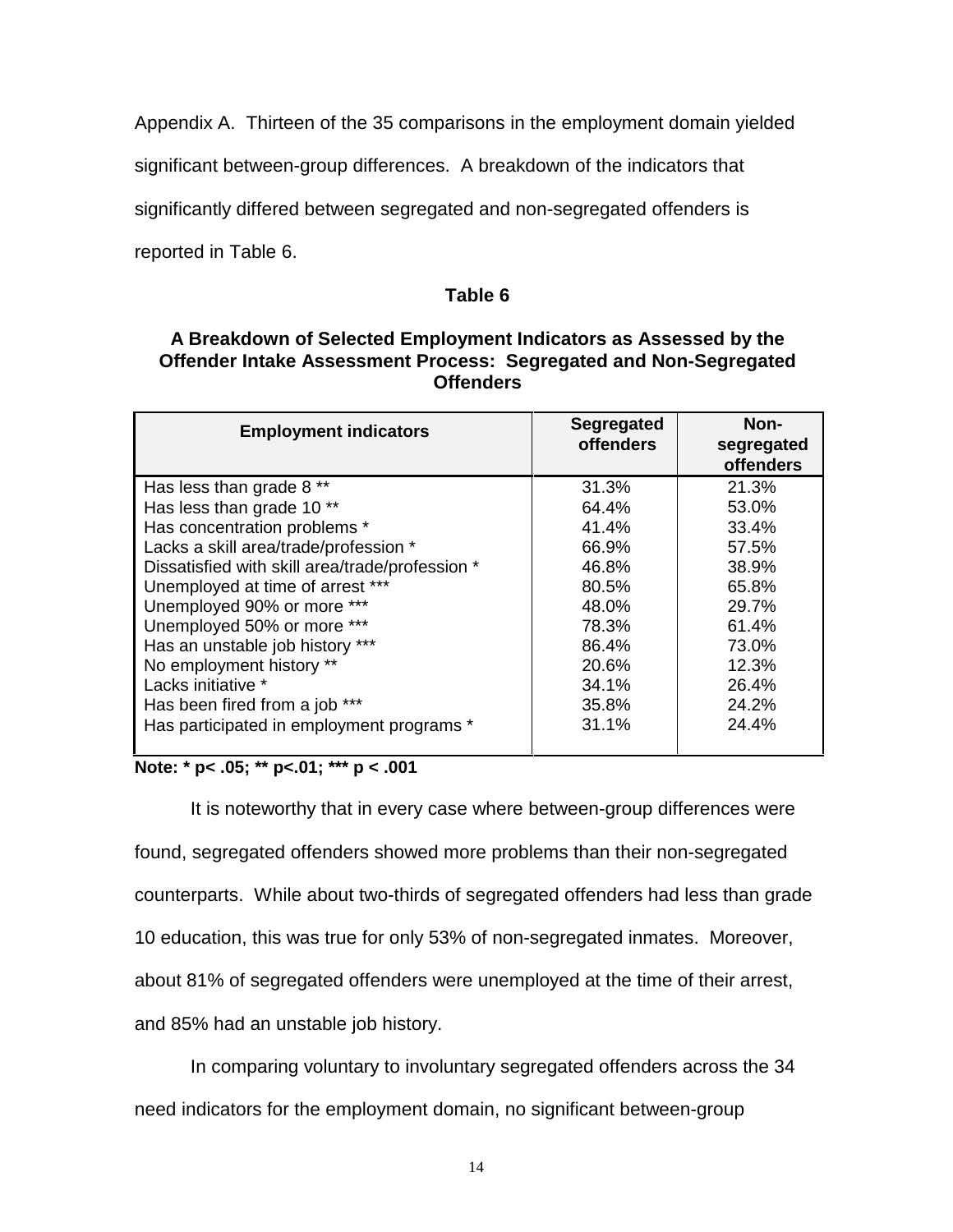differences were found. This is not surprising, considering that the overall level of need in the employment area was about the same for both groups. Thus, data located in the column for 'segregated' offenders in Table 6 is representative of both voluntary and involuntary segregated inmates.

**ii) Marital / Family.** A complete listing of marital / family indicators as assessed

by OIA is located in Appendix B. Although statistical techniques showed no

difference between segregated and non-segregated offenders on overall level of

need in the marital / family domain, multiple comparisons rendered some

significant findings: these are presented in Table 7.

#### **Table 7**

|  |                                           | A Breakdown of Selected Marital/Family Indicators as Assessed by the |
|--|-------------------------------------------|----------------------------------------------------------------------|
|  | <b>Offender Intake Assessment Process</b> |                                                                      |

| <b>Marital/Family</b>                                     | <b>Segregated</b><br><b>offenders</b> | Non-<br>segregated<br>offenders |
|-----------------------------------------------------------|---------------------------------------|---------------------------------|
| Childhood lacked family ties *                            | 36.5%                                 | 28.9%                           |
| Sibling relations negative during childhood **            | 19.3%                                 | 11.9%                           |
| Other relative(s) relations negative during childhood *** | 19.0%                                 | 9.1%                            |
| Family members involved in crime *                        | 45.4%                                 | 36.6%                           |
| Currently single ***                                      | 71.7%                                 | 57.3%                           |
| Has been married/common law in the past *                 | 70.3%                                 | 78.0%                           |
| Money problems affect relationship(s) past/present *      | 24.3%                                 | 32.3%                           |
| Communication problems affects the relationship(s) *      | 35.1%                                 | 44.2%                           |
| Has no parenting responsibilities ***                     | 61.8%                                 | 45.9%                           |
| Has been arrested for incest *                            | 1.5%                                  | 4.8%                            |

**Note: \* p< .05; \*\* p<.01; \*\*\* p < .001**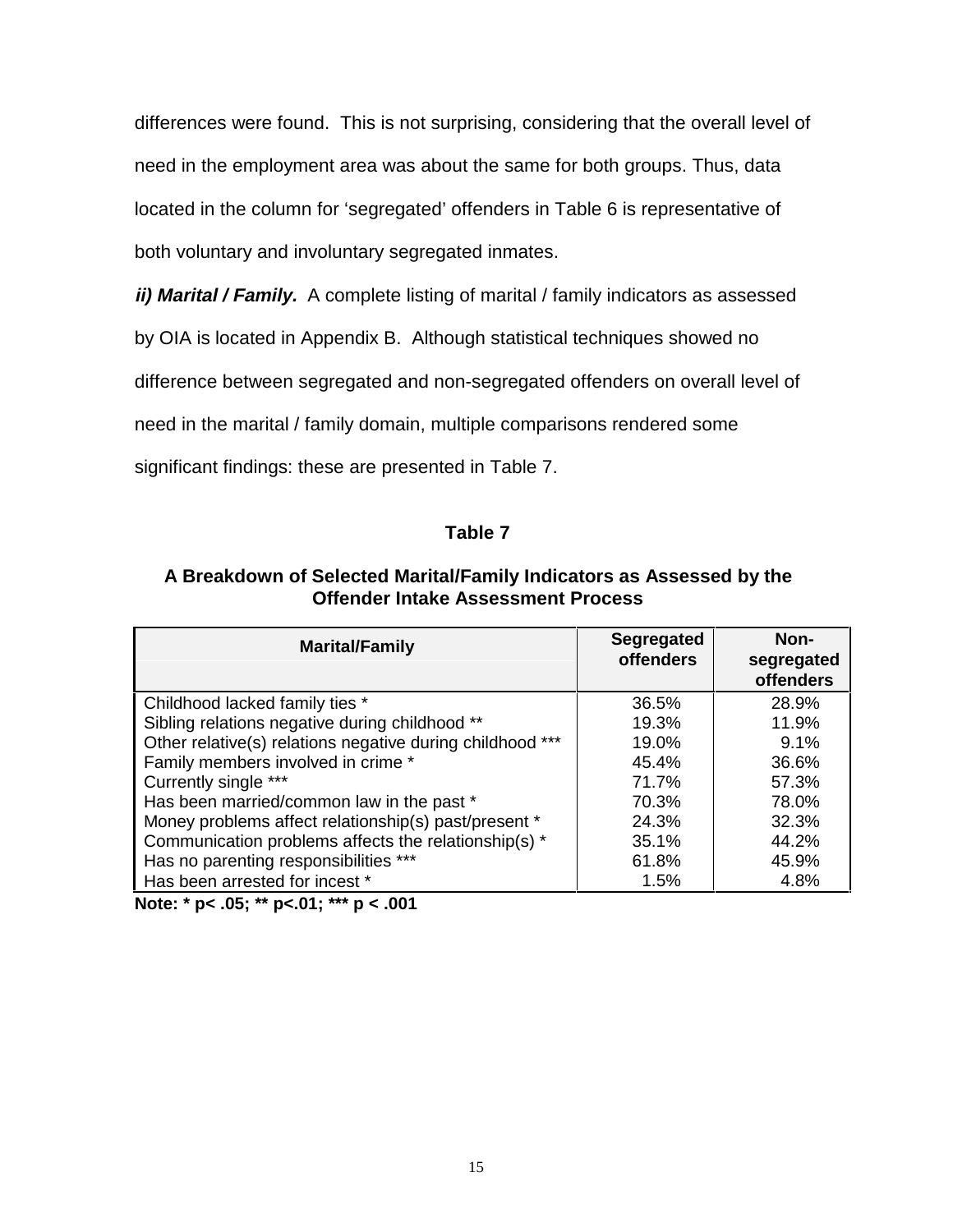Surprisingly, not all differences in this target domain showed the segregated offenders as having more needs than their non-segregated counterparts. It is interesting to note, however, that in indicators targeting childhood/ family of origin, the segregated offenders clearly have more problems. However, it appears that in adult relationships (e.g., money, sexual, parenting issues), it is the non-segregated offenders that appear to have more difficulty. There is good possibility that this is reflective of a higher tendency for non-segregated offenders to be involved in marital or common-law relationships.

Analyses also compared voluntary segregated offenders to their nonvoluntary counterparts across each of the 31 indicators in the marital / family domain. Only one indicator showed a significant between-groups difference: 'supervises child improperly'. This item was characteristic of 10.5% of involuntary segregated offenders, and only 3.8% of the voluntary segregated offenders.

*iii) Associates/ Social Interaction.* A complete listing of the Associates/Social Interaction indicators is located in Appendix C. Eight of the 11 indicators in this domain showed significant differences between segregated and non-segregated offenders. Again, in each case, the segregated offenders displayed more need than their non-segregated counterparts. These data are presented in Table 8.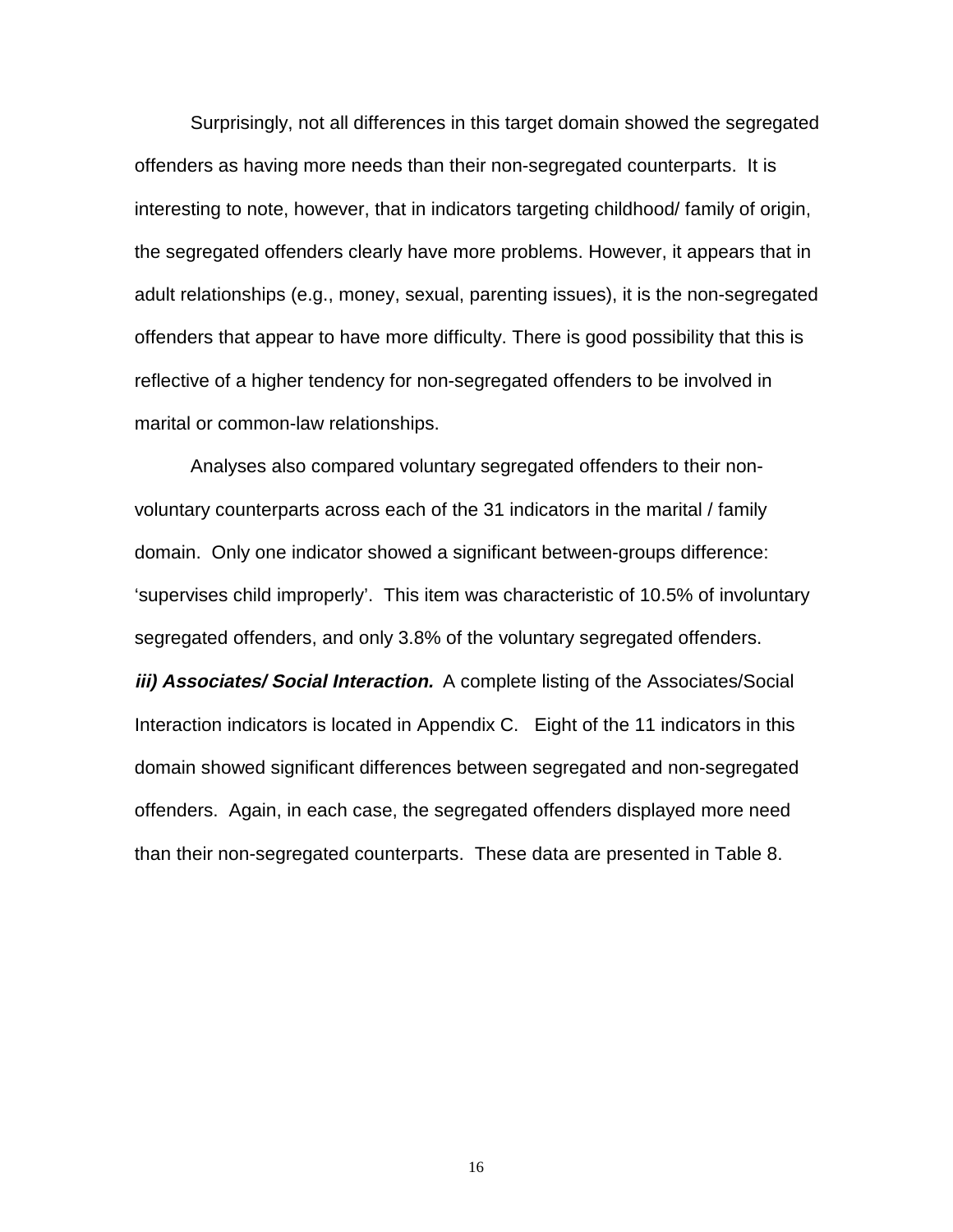#### **Table 8**

| <b>Associates / Social Interaction</b>                                                                                               | <b>Segregated</b><br><b>offenders</b> | Non-<br>segregated<br>offenders |
|--------------------------------------------------------------------------------------------------------------------------------------|---------------------------------------|---------------------------------|
| Socially Isolated *                                                                                                                  | 31.9%                                 | 25.1%                           |
| Associates with substance abusers **                                                                                                 | 78.7%                                 | 68.1%                           |
| Many criminal acquaintances ***                                                                                                      | 74.4%                                 | 60.1%                           |
| Mostly criminal friends ***                                                                                                          | 59.0%                                 | 37.8%                           |
| Resides in a criminogenic area **                                                                                                    | 34.1%                                 | 23.0%                           |
| Unattached to any community groups **                                                                                                | 70.5%                                 | 61.0%                           |
| Easily influenced by others **                                                                                                       | 58.2%                                 | 47.5%                           |
| Has difficulty communicating with others *                                                                                           | 36.5%                                 | 28.0%                           |
| $\mathbf{A}$ . $\mathbf{A}$ . $\mathbf{A}$ . $\mathbf{A}$ . $\mathbf{A}$ . $\mathbf{A}$ . $\mathbf{A}$ . $\mathbf{A}$ . $\mathbf{A}$ |                                       |                                 |

#### **A Breakdown of Selected Associates/ Social Interaction Indicators as Assessed by the Offender Intake Assessment Process**

**Note: \* p< .05; \*\* p<.01; \*\*\* p < .001**

Those in segregation were more likely (at admission) to have been socially isolated, to associate with substance abusers, to have many criminal acquaintances and friends, to reside in a criminogenic area, and to be unattached to any community groups. Moreover, they were characterized by communication problems with others, and to be easily influenced by others. These latter two characteristics are especially problematic when paired with other needs such as the presence of criminal/substance abusing friends and associates.

As with other need area, analyses rendered little differences between voluntary and involuntary segregated offenders in associates /social interaction indicators. Only one of the 11 comparisons yielded significant results: 'often victimized in social relations'. About one-third (30.2%) of the voluntary segregated offenders were described as 'often victimized in social relations', compared with only 18.5% of the involuntary segregated offenders. The large proportion of voluntarily-segregated offenders with problems in this area is likely a reflection of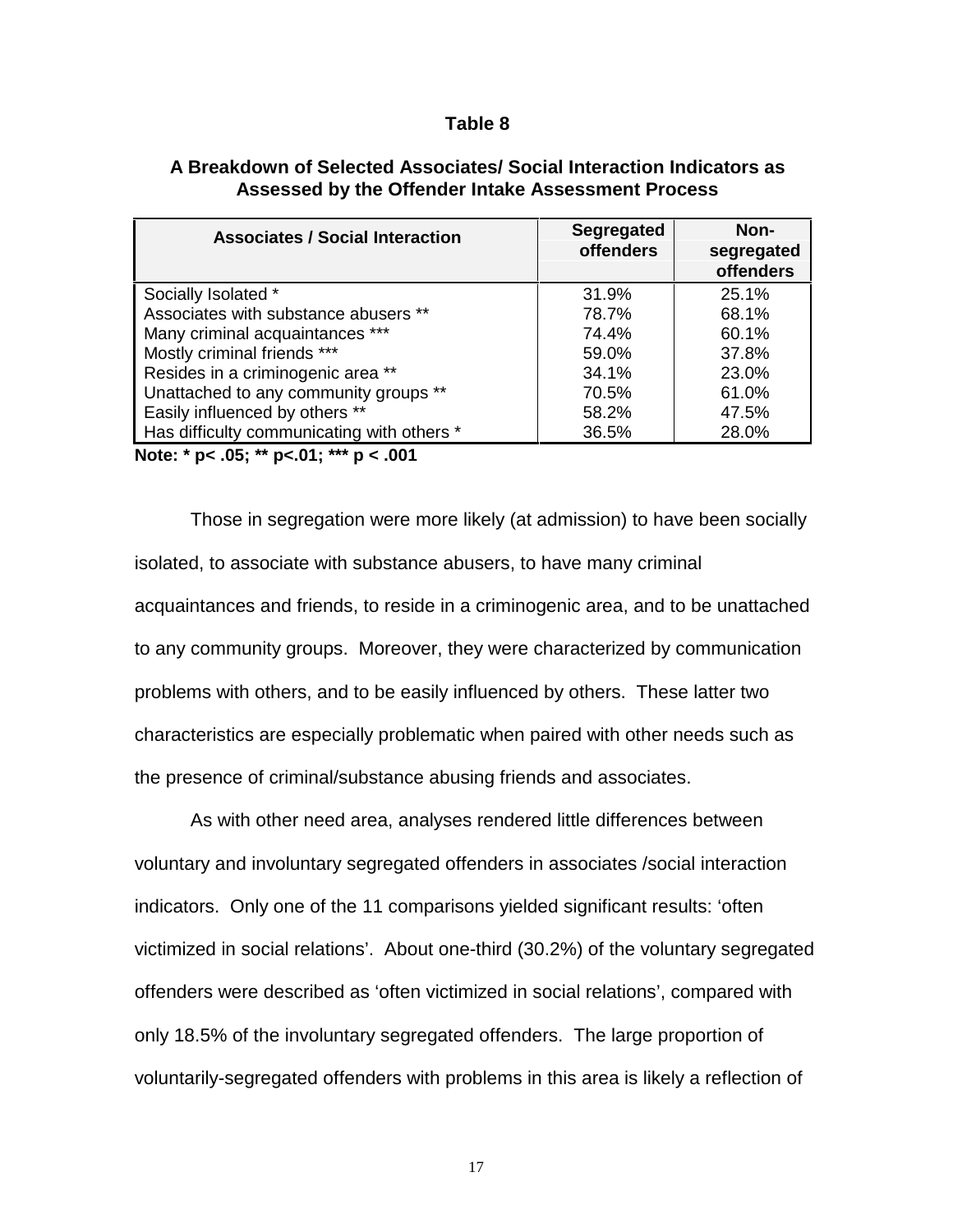their 'voluntary' status in segregation. More specifically, offenders who are 'often victimized' would probably be more likely to voluntarily opt for confinement in segregation.

**iv) Substance Abuse.** The substance abuse histories recorded at admission revealed that segregated offenders were more likely than non-segregated offenders to have abused alcohol and drugs, and to have began using alcohol/drugs at an early age. In fact, 20 of the 29 indicators showed significant between-group differences. In every case, the segregated offenders had more needs in this domain. A complete listing of the 29 substance abuse indicators as assessed by OIA is located in Appendix D.

Table 9 provides a breakdown of select (statistically significant) substance abuse indicators. It is noteworthy that the most robust findings were in the area of drug abuse, where the vast majority of those in segregation used drugs in social situations, during leisure time, and to relieve stress. Moreover, their drug use caused problems in other areas of their lives, such as social relations, employment, family, health, and law violations.

It's also worth highlighting that, while segregated offenders were significantly more likely to have participated in substance abuse treatment, there was no real difference in having completed substance abuse treatment. This may signal the need for a different programming protocol for this particular group.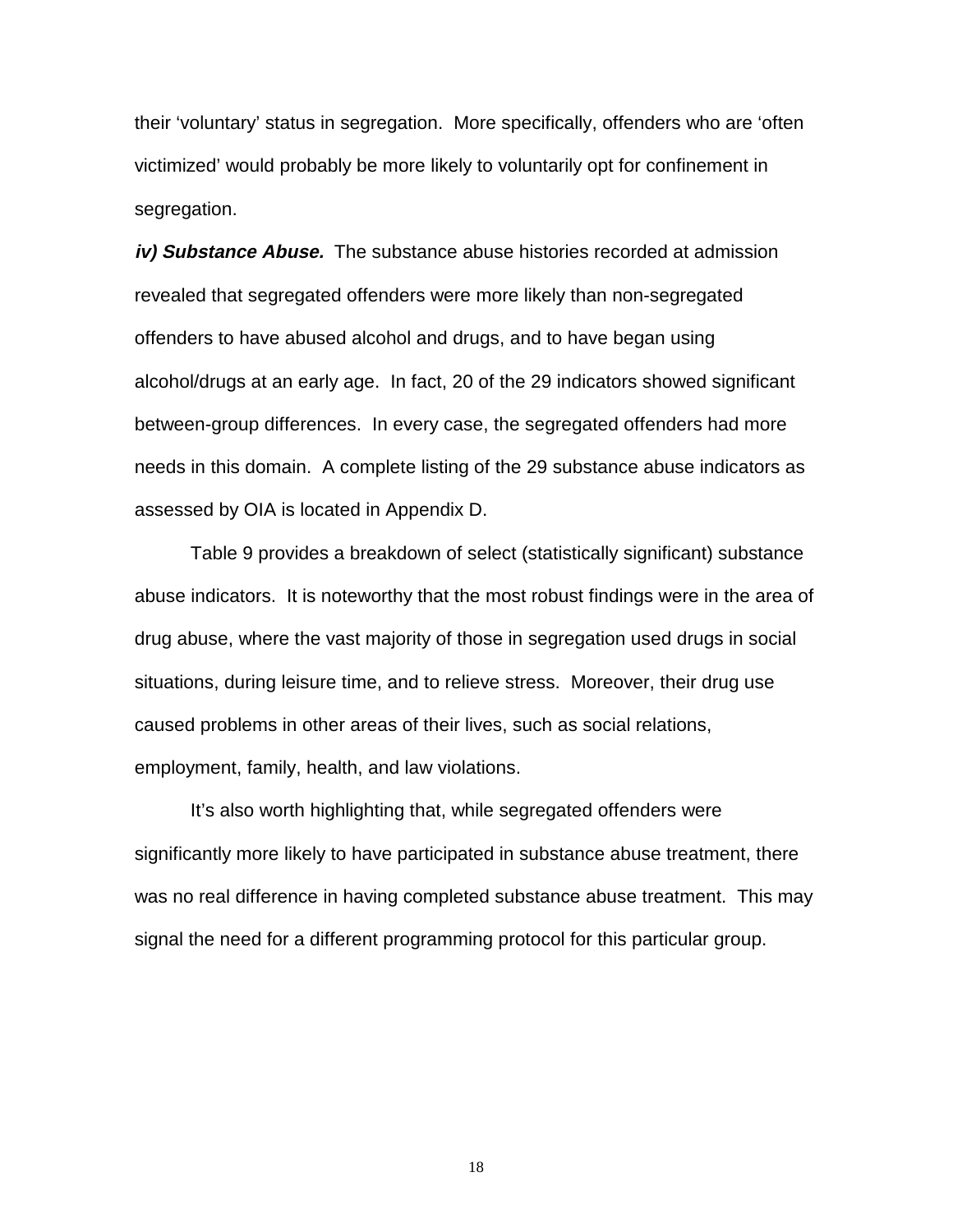#### **Table 9**

| <b>Substance Abuse</b>                                  | <b>Segregated</b> | Non-             |
|---------------------------------------------------------|-------------------|------------------|
|                                                         | <b>offenders</b>  | segregated       |
|                                                         |                   | <b>offenders</b> |
| Abuses alcohol **                                       | 69.3%             | 58.5%            |
| Began drinking at an early age **                       | 55.5%             | 45.4%            |
| Has a history of drinking binges *                      | 53.7%             | 45.0%            |
| Has combined the use of alcohol and drugs ***           | 58.7%             | 42.2%            |
| Drinks to excess during leisure time **                 | 69.3%             | 58.5%            |
| Abuses drugs ***                                        | 81.4%             | 62.2%            |
| Began using drugs at an early age ***                   | 61.8%             | 39.7%            |
| Used drugs on a regular basis ***                       | 64.5%             | 40.3%            |
| Has gone on drug-taking sprees ***                      | 67.8%             | 41.1%            |
| Has combined the use of different drugs ***             | 58.1%             | 38.4%            |
| Uses drugs during leisure time ***                      | 72.0%             | 52.3%            |
| Uses drugs in social situations ***                     | 69.2%             | 54.2%            |
| Uses drugs to relieve stress ***                        | 61.0%             | 44.6%            |
| Drug use interferes with employment ***                 | 42.6%             | 27.3%            |
| Drug use interferes with marital / family relations *** | 51.2%             | 34.1%            |
| Drug use interferes with social relations ***           | 47.8%             | 31.9%            |
| Drug use has resulted in law violations ***             | 67.2%             | 44.7%            |
| Drug use interferes with health **                      | 33.3%             | 24.0%            |
| Prior substance abuse assessments *                     | 47.2%             | 38.9%            |
| Has participated in substance abuse treatment *         | 48.9%             | 41.1%            |

# **A Breakdown of Selected Substance Abuse Indicators as Assessed by the Offender Intake Assessment Process**

**Note: \* p< .05; \*\* p<.01; \*\*\* p < .001**

Once again, multiple comparisons of voluntary to involuntary segregated offenders rendered only negligible between-group differences. Of the 29 substance abuse indicators, only one significantly differentiated between these two groups. Specifically, involuntary offenders were significantly more likely to have began drinking at an early age (60.4%) than their voluntary counterparts (48.9%). For all other substance abuse indicators, the percentage distributions for 'segregated' offenders in Table 9 are representative of both voluntary and involuntary segregated inmates.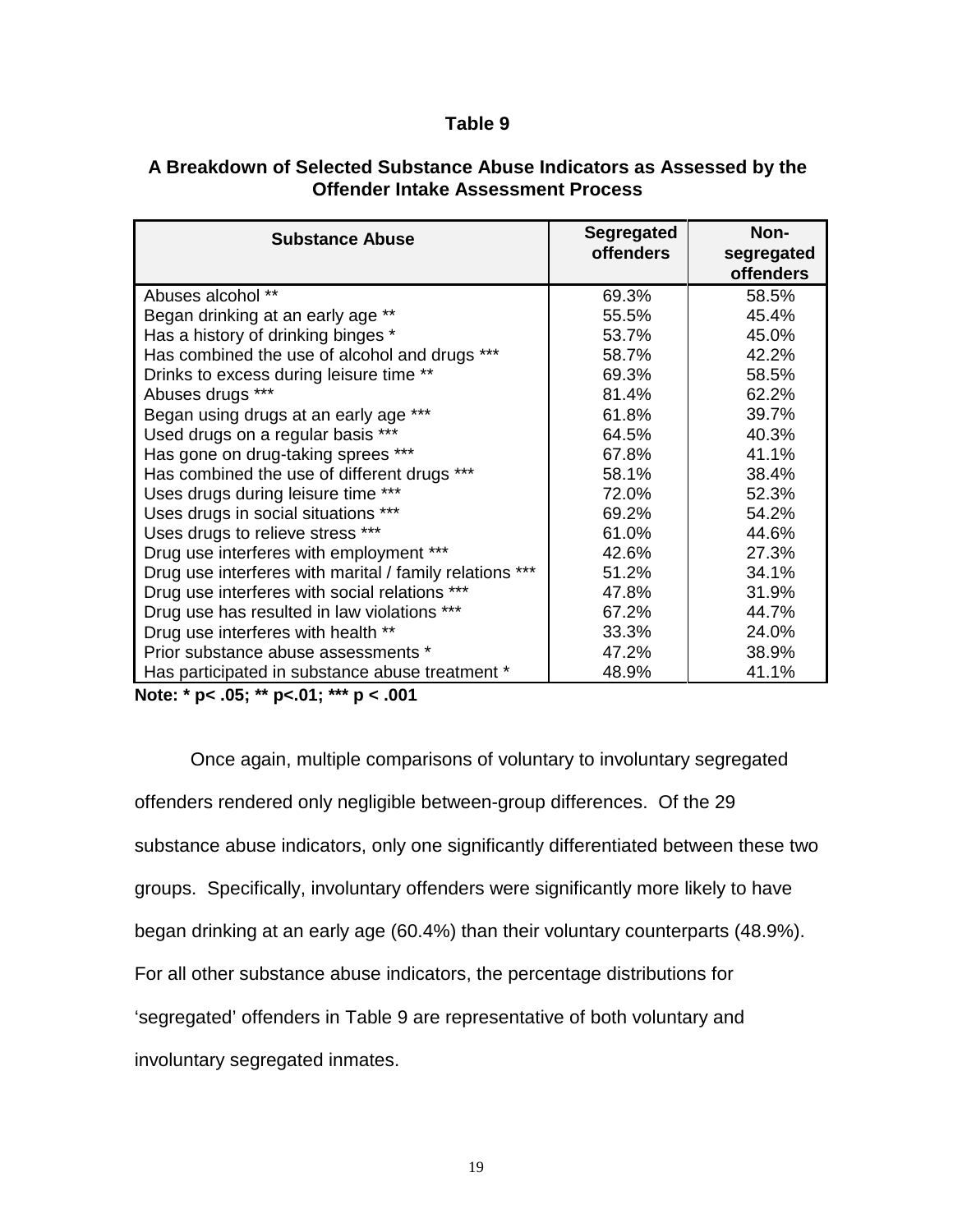**Community Functioning.** A complete listing of the 21 community functioning indicators is reported in Appendix E. A series of analyses comparing segregated offenders to their non-segregated counterparts on community functioning indicators yielded significant results for six indicators. Statistically significant results are presented in tabular form below.

# **Table 10**

#### **A Breakdown of Selected Community Functioning Indicators as Assessed by the Offender Intake Assessment Process**

| <b>Community Functioning</b>     | <b>Segregated</b><br><b>offenders</b> | Non-<br>segregated<br>offenders |
|----------------------------------|---------------------------------------|---------------------------------|
| Has unstable accommodation ***   | 54.0%                                 | 37.0%                           |
| Residence is poorly maintained * | 15.6%                                 | 8.7%                            |
| Has no bank account ***          | 62.5%                                 | 48.4%                           |
| Has no credit *                  | 74.4%                                 | 65.4%                           |
| Has no collateral *              | 72.7%                                 | 64.6%                           |
| Has no hobbies *                 | 36.1%                                 | 28.8%                           |

**Note: \* p< .05; \*\* p<.01; \*\*\* p < .001**

Once again, those in segregation were assessed at admission as having more difficulty than their non-segregated counterparts. These data reveal that segregated offenders, as a group, have more problems (at admission) in the areas of accommodation and financial management.

As with the other target domains presented thus far, there was little difference between voluntary and involuntary segregated offenders in community functioning. Multiple comparisons across the 21 community functioning indicators yielded no statistically significant findings. Therefore, the percentage distributions presented for 'segregated' offenders in Table 10 are representative of both voluntary and involuntary segregated offenders.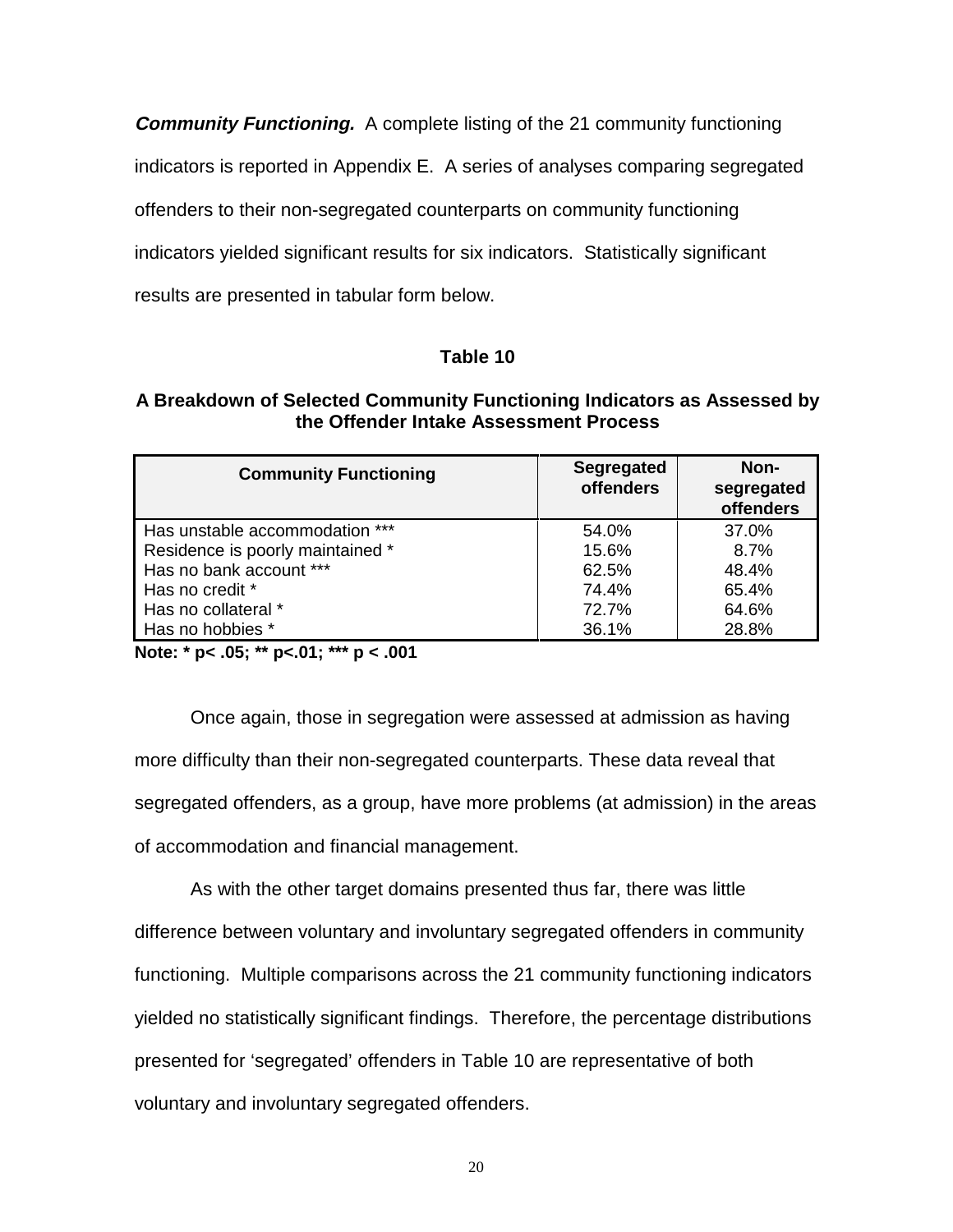**Personal/Emotional Orientation.** As mentioned, the OIA process considers 46

personal/emotional orientation indicators in its admission offender evaluation. A

complete listing of these is located in Appendix F. Not surprisingly, analyses

revealed that segregated offenders have many more needs in this area than their

non-segregated counterparts. Table 11 provides percentage distributions for

analyses where significant between-group differences were found.

# **Table 11**

## **A Breakdown of Selected Personal/Emotional Orientation Indicators as Assessed by the Offender Intake Assessment Process**

| <b>Personal / Emotional Orientation</b>               | Segregated<br><b>offenders</b> | Non-<br>segregated |
|-------------------------------------------------------|--------------------------------|--------------------|
|                                                       |                                | <b>offenders</b>   |
| Feels especially self-important *                     | 25.8%                          | 17.9%              |
| Family ties are problematic *                         | 58.2%                          | 50.0%              |
| Has difficulties solving interpersonal problems **    | 83.6%                          | 74.9%              |
| Unable to generate choices **                         | 73.2%                          | 62.8%              |
| Unaware of consequences *                             | 59.5%                          | 50.6%              |
| Goal setting is unrealistic **                        | 38.6%                          | 29.0%              |
| Has disregard for others ***                          | 69.5%                          | 57.2%              |
| Socially unaware ***                                  | 42.6%                          | 30.1%              |
| Impulsive **                                          | 81.4%                          | 72.5%              |
| Incapable of understanding the feelings of others *** | 55.5%                          | 37.5%              |
| Narrow and rigid thinking ***                         | 55.5%                          | 38.5%              |
| Poor conflict resolution ***                          | 83.3%                          | 70.8%              |
| Has low frustration tolerance ***                     | 65.0%                          | 50.3%              |
| Hostile ***                                           | 42.6%                          | 29.2%              |
| Thrill-seeking **                                     | 41.3%                          | 29.7%              |
| Non-reflective ***                                    | 65.4%                          | 52.6%              |
| Not conscientious ***                                 | 52.7%                          | 38.9%              |
| Manipulative **                                       | 60.4%                          | 49.3%              |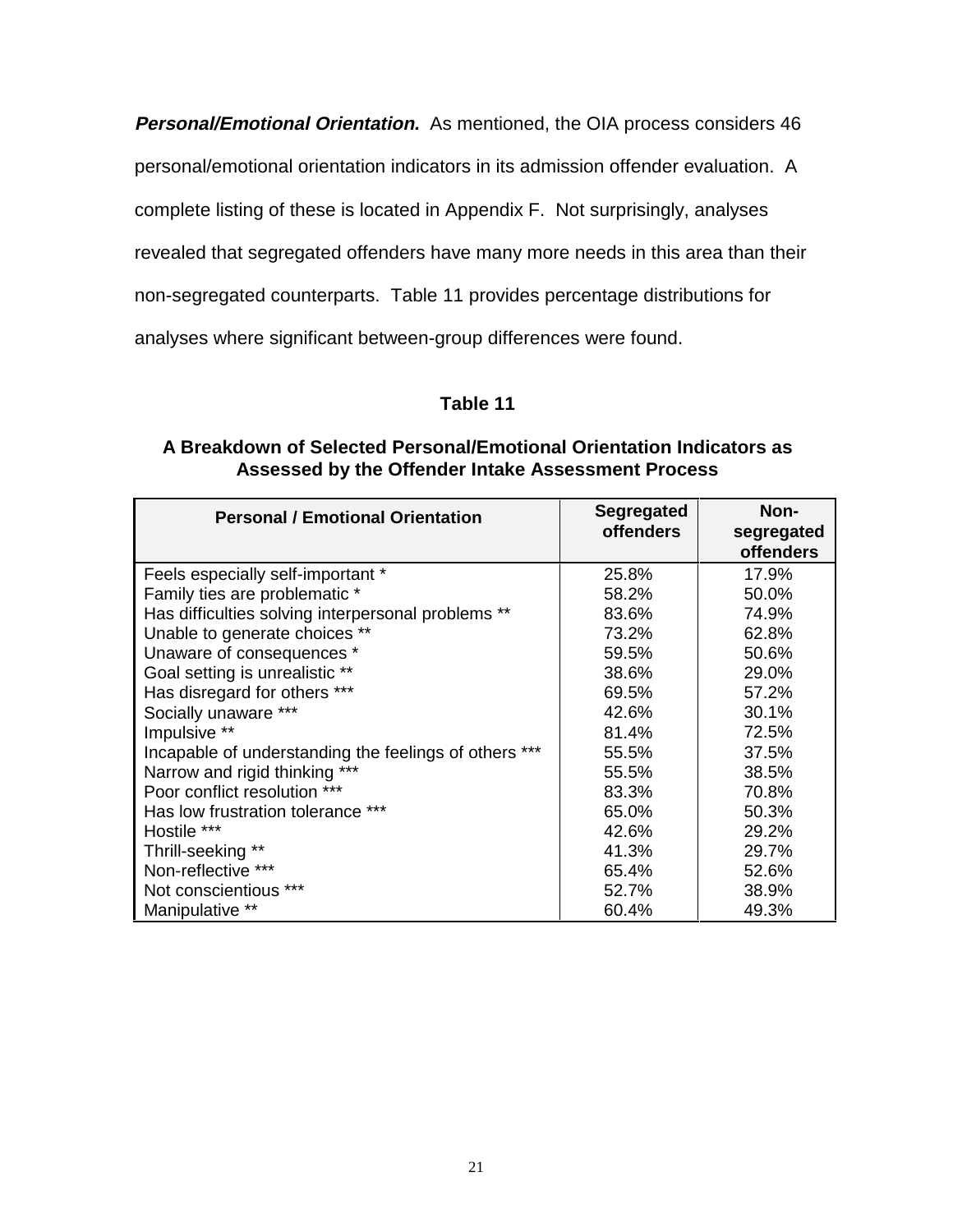Table 11 reveals that, at admission, the segregated offenders were more likely than non-segregated offenders to have experienced a wide array of cognition problems. These include: difficulties solving interpersonal problems, inability to generated choices, lack of awareness of consequences, unrealistic goal setting, showing disregard for others with an inability to understand others' feelings, socially unaware, impulsive, and given to narrow and rigid thinking. Moreover, relative to their non-segregated counterparts, segregated offenders are poor at conflict resolution, have low frustration tolerance, and are more hostile, thrillseeking, non-reflective, and manipulative.

It is noteworthy, however, that segregated offenders were not found to be more likely to have been diagnosed as disordered, either past or currently, to have been prescribed medication, or to have been hospitalized or received outpatient services.

For the 46 pairwise comparisons on voluntary versus involuntary segregated offenders, only one indicator was found to significantly discriminate between groups. About half (47.3%) of the involuntary segregated offenders were assessed as 'hostile' at admission, compared to only 35.8% of voluntary segregated offenders. The percentage distribution for 'segregated' offenders in Table 11 is otherwise representative of both 'voluntary' and 'involuntary' segregated offenders.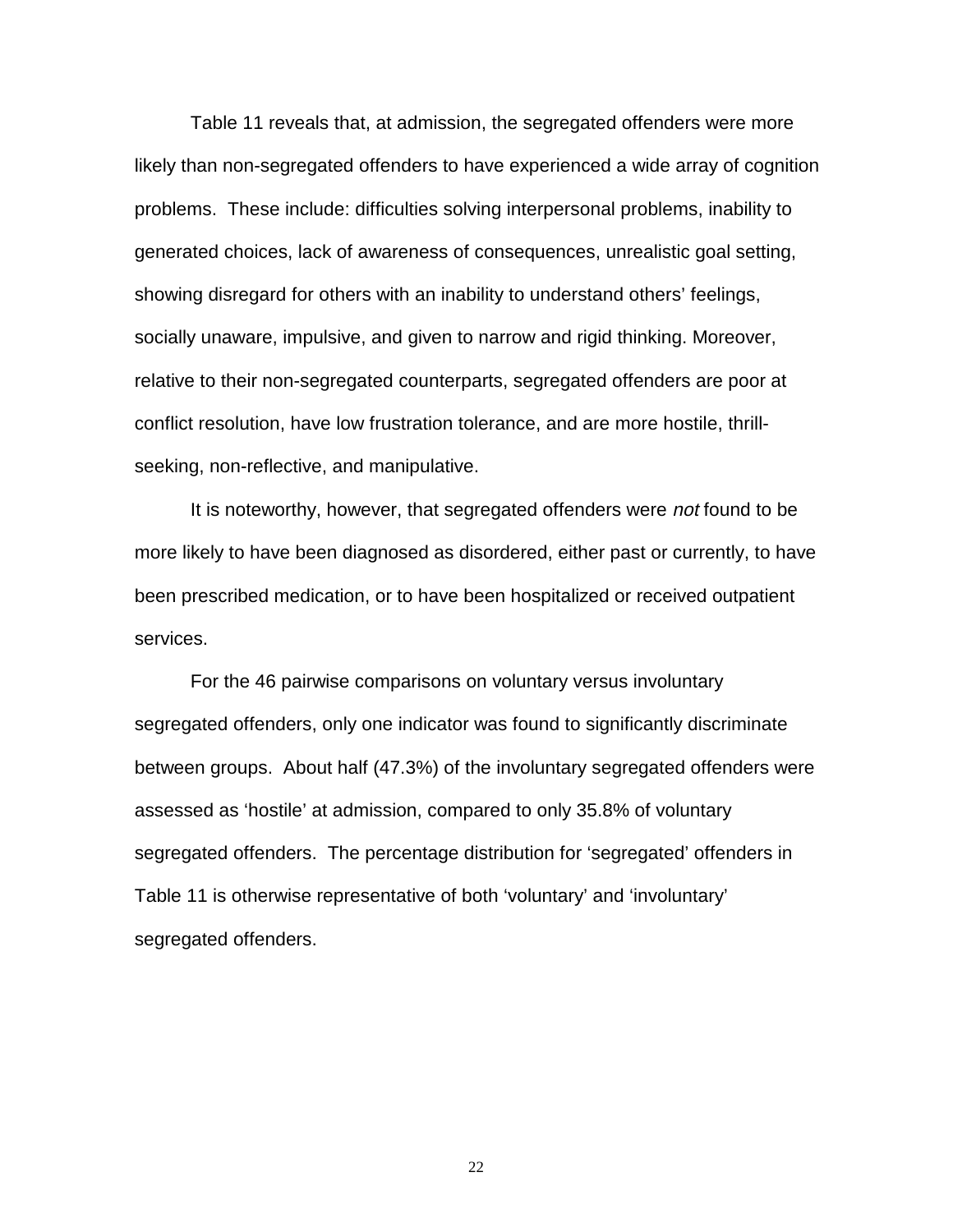**Attitude.** A complete listing of the 24 indicators employed in the OIA is located in Appendix G. The analyses conducted on indicators within the attitude domain clearly indicate that segregated offenders have more needs and problems than their non-segregated counterparts. Indeed, 17 of the 24 indicators significantly differentiated between groups. Discriminating indicators, with percentage distributions for both groups, are presented in Table 12.

# **Table 12**

# **A Breakdown of Selected Attitude Indicators as Assessed by the Offender Intake Assessment Process**

| <b>Attitude</b>                                | <b>Segregated</b><br><b>offenders</b> | Non-<br>segregated<br><b>offenders</b> |
|------------------------------------------------|---------------------------------------|----------------------------------------|
| Negative towards the law ***                   | 55.6%                                 | 40.1%                                  |
| Negative towards the police ***                | 51.6%                                 | 33.1%                                  |
| Negative towards the courts ***                | 47.0%                                 | 31.6%                                  |
| Negative towards corrections ***               | 42.4%                                 | 18.9%                                  |
| Negative towards community supervision ***     | 40.6%                                 | 23.0%                                  |
| Negative towards rehabilitation ***            | 29.8%                                 | 19.1%                                  |
| Employment has no value ***                    | 32.0%                                 | 17.7%                                  |
| Interpersonal relations have no value **       | 20.1%                                 | 11.6%                                  |
| Basic life skills have no value *              | 22.0%                                 | 15.1%                                  |
| Personal / emotional stability has no value ** | 21.7%                                 | 13.4%                                  |
| Elderly have no value **                       | 5.7%                                  | 1.5%                                   |
| Intolerant of disabled persons **              | 3.5%                                  | 0.3%                                   |
| Disrespectful of personal belongings ***       | 54.0%                                 | 33.1%                                  |
| Disrespectful of public property ***           | 44.0%                                 | 20.2%                                  |
| Disrespectful of commercial property ***       | 49.1%                                 | 29.3%                                  |
| Supportive of instrumental violence *          | 49.5%                                 | 40.4%                                  |
| Lacks direction **                             | 75.9%                                 | 65.9%                                  |
| Non-conforming **                              | 65.9%                                 | 54.9%                                  |

**Note \* p< .05; \*\* p<.01; \*\*\* p < .001**

When compared to non-segregated offenders, those in segregation held more negative attitudes towards the law, police, the courts, corrections, community supervision, and rehabilitation. Also as shown in Table 12, they were found to be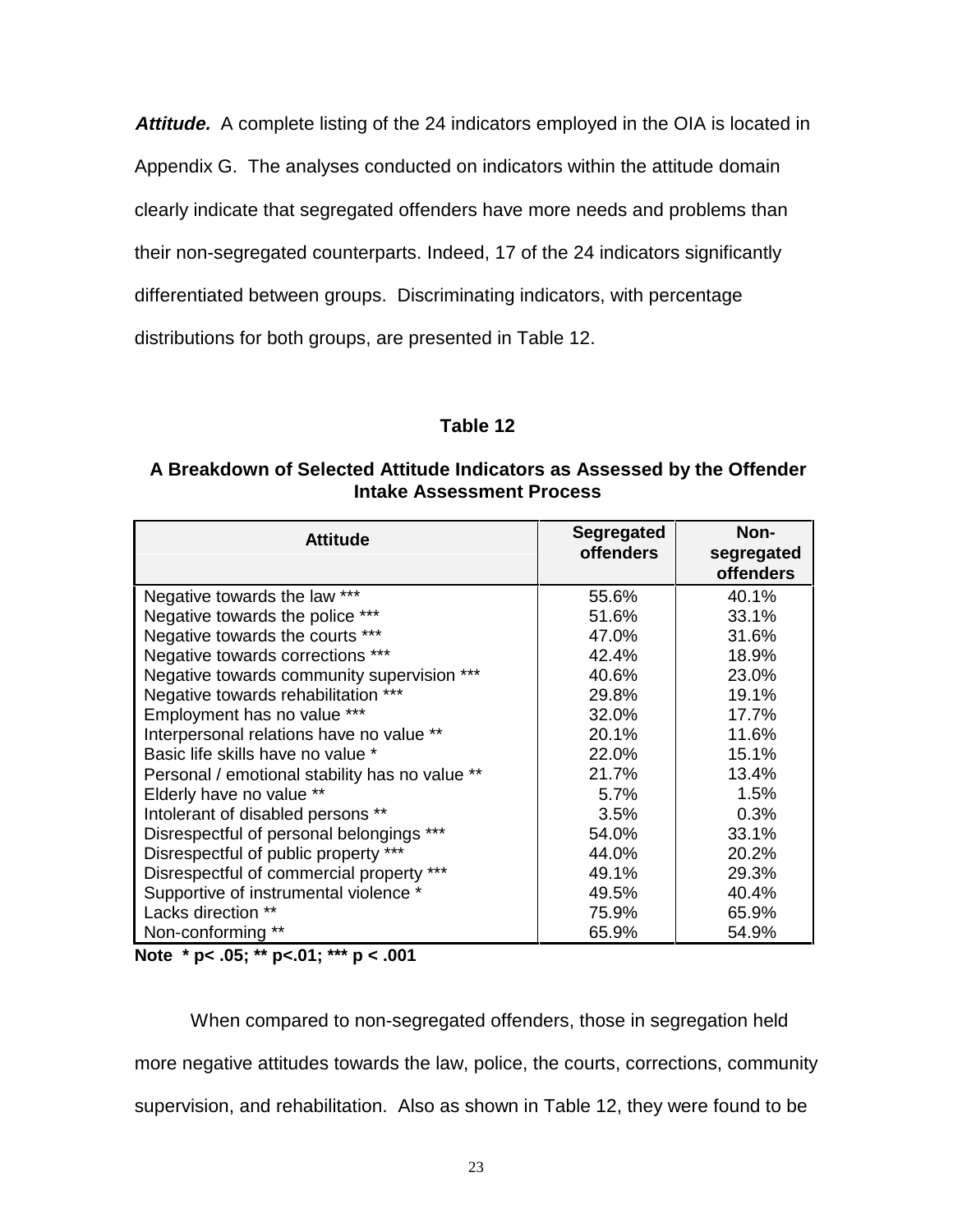more likely to view employment, interpersonal relations, personal stability, and elderly people as having no value. Finally, segregated offenders were more likely to be assessed at admission as lacking direction, non-conforming, supportive of instrumental violence, and disrespectful of personal belongings as well as public and private property.

In light of previous results, it was not surprising to find that voluntary and involuntary segregated offenders differed only minimally across attitude indicators. Only one comparison yielded significant results: involuntary segregated offenders were noted to be more negative towards the police (56.5%) than their voluntary segregated counterparts (44.9%).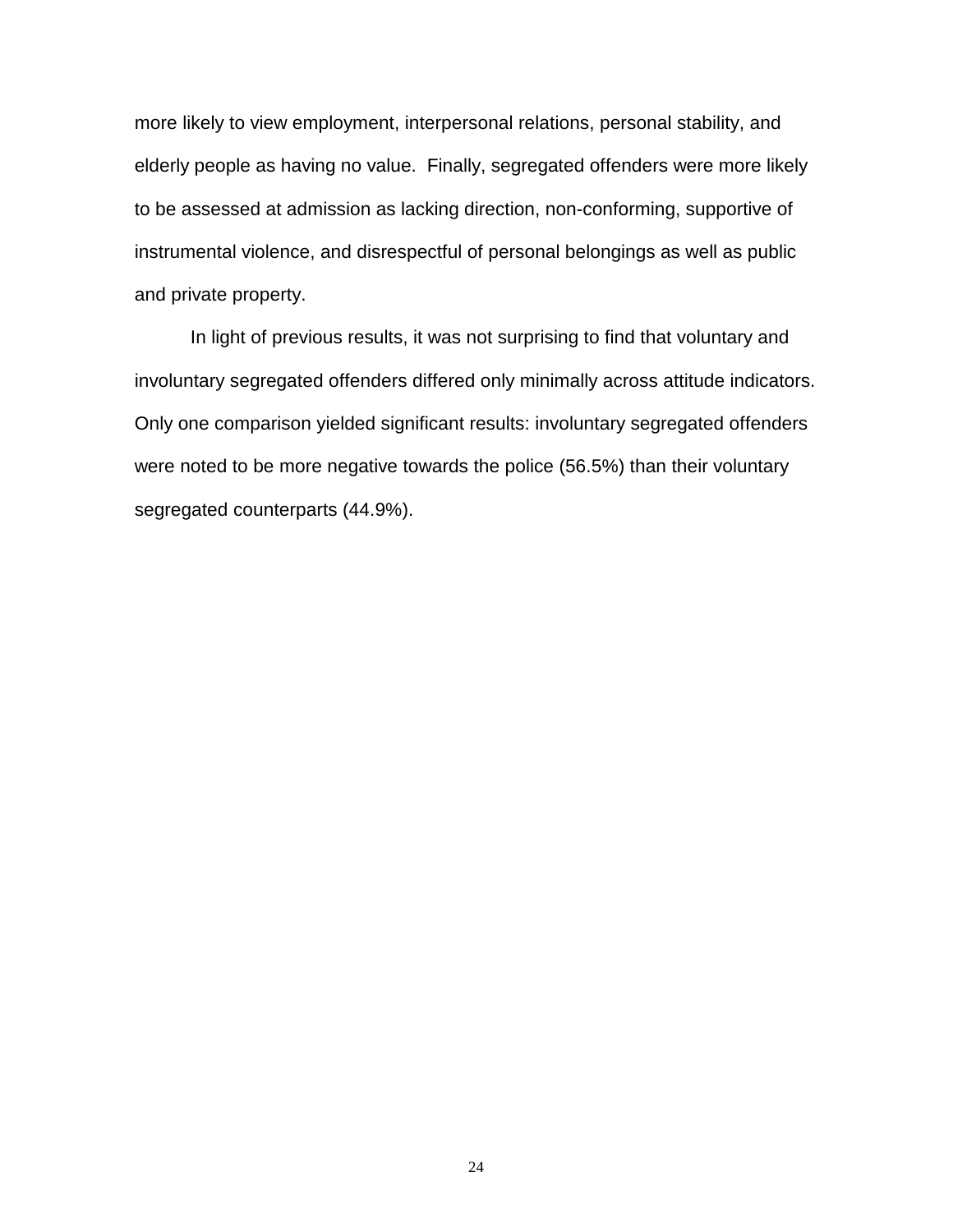#### **DISCUSSION**

The present investigation has yielded comprehensive information pertaining to the federal segregated offender population. While the findings of this study may be limited only to federally sentenced offenders in segregation, it was learned that this group of offenders could be characterized by the presence of "static" risk factors (such as previous exposure to the criminal justice system) and the presence of a wide array of "dynamic" risk factors (such as poor education, skills deficits, family dysfunction, antisocial attachments and isolation, chemical dependencies, a host of thinking problems and procriminal attitudes).

The abundance of case-specific factors which set segregated offenders apart from non-segregated offenders points to a need for a screening protocol to identify them at the earliest possible moment in their sentence as "at-risk". Such a tool would increase our ability to target those who are likely to experience adjustment difficulties while serving their sentence. In keeping with case management practice, regular reflection on the outputs of ongoing offender risk/need assessments could provide a useful means of monitoring changes among "at-risk" offenders. This would provide the opportunity for proactive interventions related to a unique set of behaviours, attitudes and circumstances that appear to be clearly related to eventual placement in administrative segregation.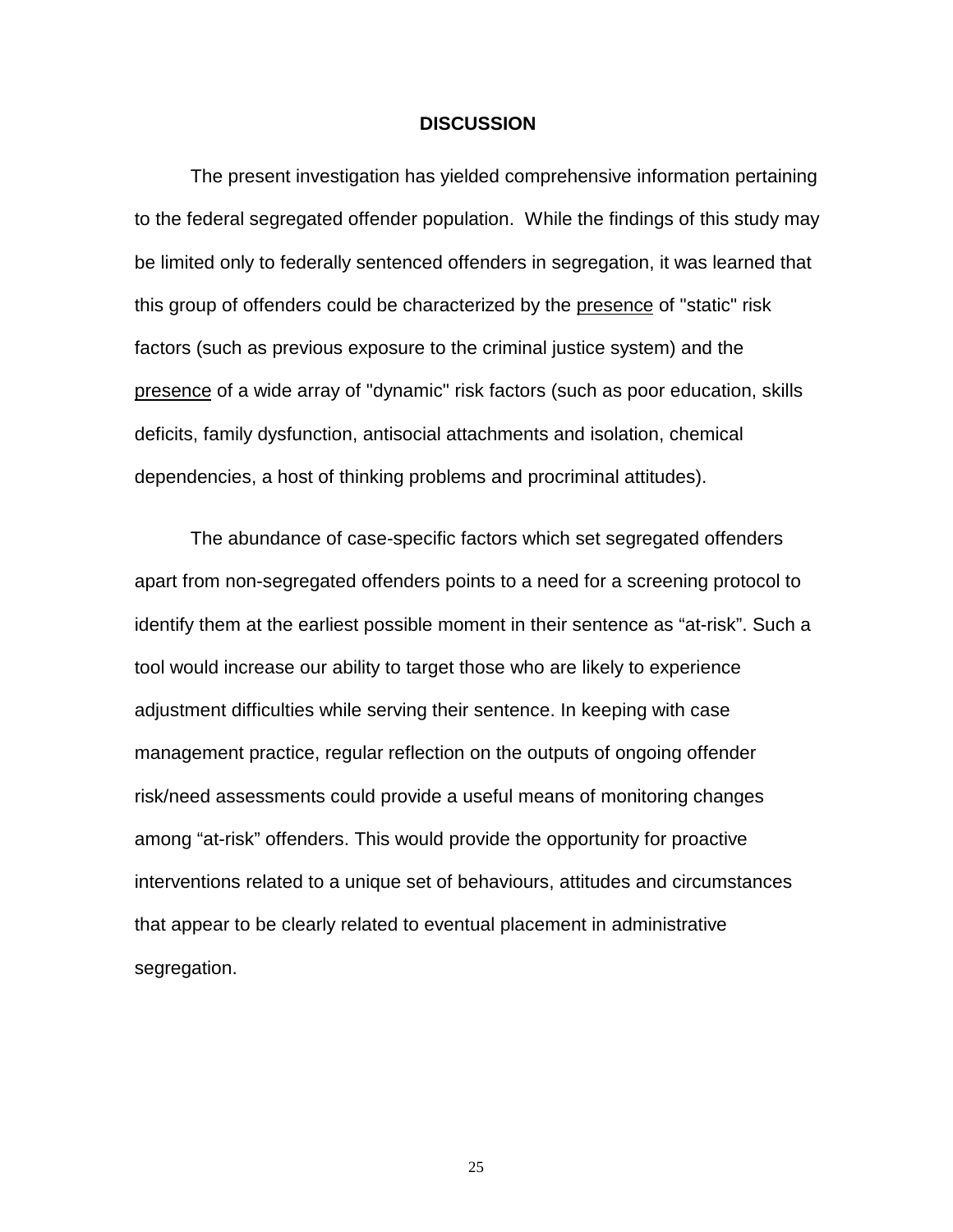#### **REFERENCES**

Blanchette, K. (1996). The Relationships between Criminal History, Mental Disorder, and Recidivism Among Federally Sentenced Female Offenders. Unpublished Master's Thesis. Ottawa: Carleton University.

Hann, R., & Harman, W. (1988). Release Risk Prediction: A Test of the Nuffield Scoring System. Ottawa: Ministry of the Solicitor General of Canada.

Hann, R., & Harman, W. (1989). Release Risk Prediction: A Test of the Nuffield Scoring System for Native and Female Inmates. Ottawa: Ministry of the Solicitor General of Canada.

Luciani, F., Motiuk, L.L., & Nafekh, M. (1996). An Operational Review of the Custody Rating Scale: Reliability, Validity, and Practical Utility. Research Report #R-47. Ottawa: Correctional Service Canada.

Motiuk, L., & Porporino, F. (1989). Offender Risk / Needs Assessment: A Study of Conditional Releases (Report No. R-01). Ottawa: Correctional Service of Canada.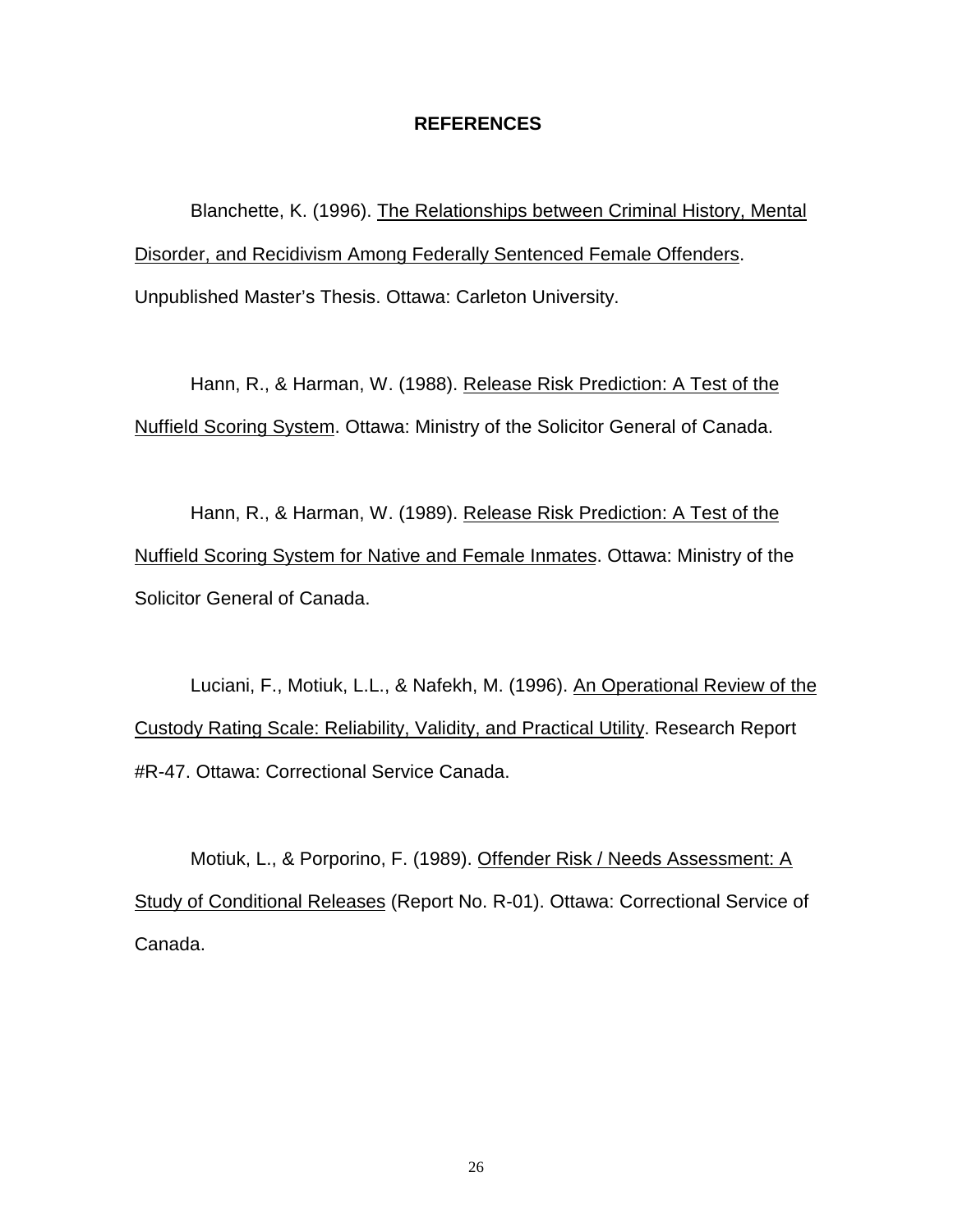# **Appendix A**

Listing of Education / Employment Indicators as Assessed by the Offender Intake Assessment Process

- 1) Has less than grade 8
- 2) Has less than grade 10
- 3) Has no high school diploma
- 4) Finds learning difficult
- 5) Has learning disabilities
- 6) Has physical problems which interfere with learning
- 7) Has memory problems
- 8) Has concentration problems
- 9) Has problems with reading
- 10) Has problems writing
- 11) Has problems with numeracy
- 12) Has difficulty comprehending instructions
- 13) Lacks a skill area/trade/profession
- 14) Dissatisfied with skill area/trade/profession
- 15) Has physical problems that interfere with work
- 16) Unemployed at time of arrest
- 17) Unemployed 90% or more
- 18) Unemployed 50% or more
- 19) Has an unstable job history
- 20) Often shows up late for work
- 21) Has poor attendance record
- 22) No employment history
- 23) Has difficulty meeting workload requirements
- 24) Lacks initiative
- 25) Has quit a job without another
- 26) Has been laid off from work
- 27) Has been fired from a job
- 28) Salary has been insufficient
- 29) Lacks employment benefits
- 30) Jobs lack security
- 31) Has difficulty with co-workers
- 32) Has difficulty with supervisors
- 33) Prior vocational assessment(s)
- 34) Has participated in employment programs
- 35) Completed an occupational development program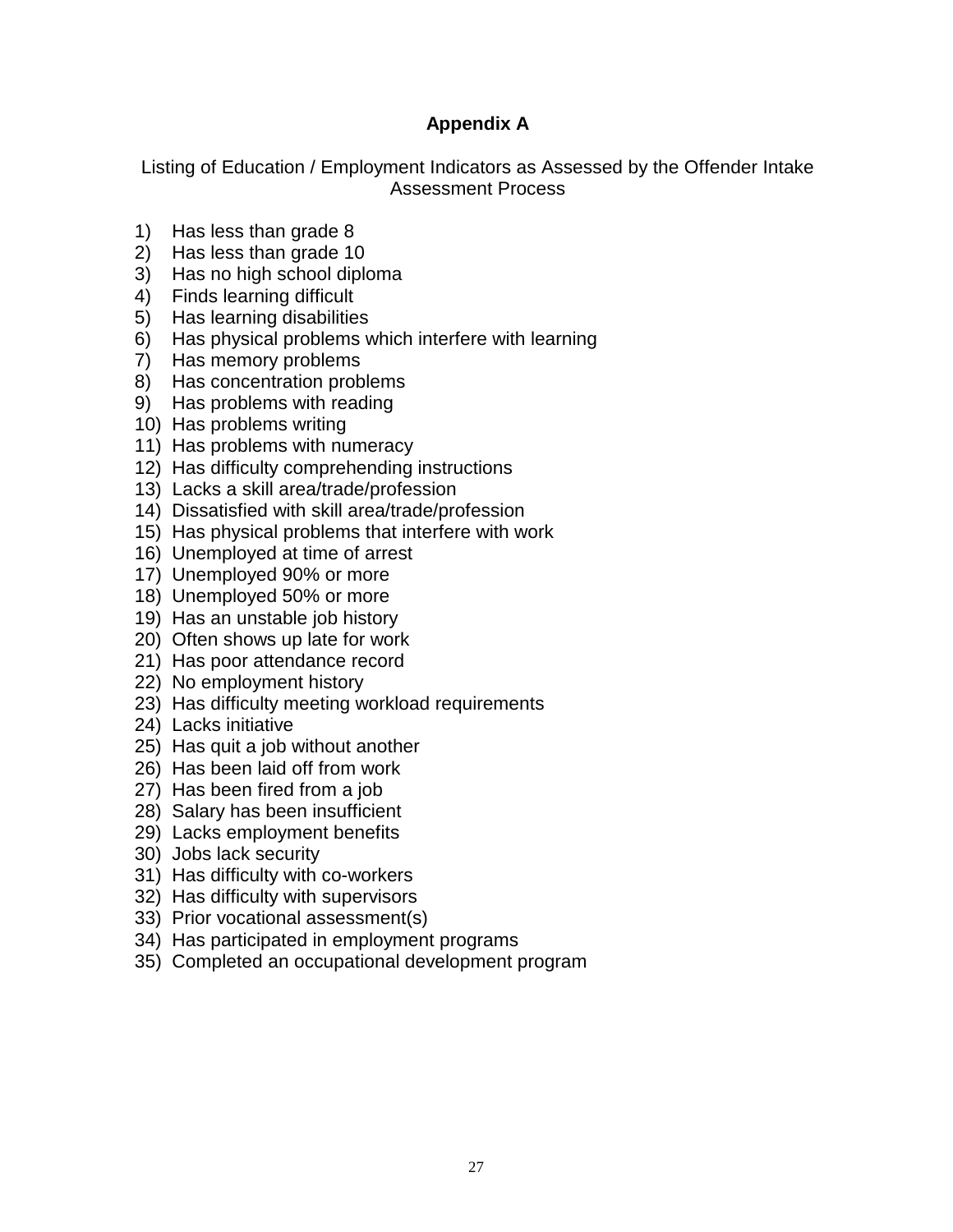# **Appendix B**

Listing of Marital / Family Indicators as Assessed by the Offender Intake Assessment Process

- 1) Childhood lacked family ties
- 2) Mother absent during childhood
- 3) Maternal relations negative as a child
- 4) Father absent during childhood
- 5) Paternal relations negative as a child
- 6) Parents relationship dysfunctional during childhood
- 7) Spousal abuse during childhood
- 8) Sibling relations negative during childhood
- 9) Other relative(s) relations negative during childhood
- 10) Family members involved in crime
- 11) Currently single
- 12) Has been married/common law in the past
- 13) Dissatisfied with current relationship
- 14) Money problems affect relationship(s) past/present
- 15) Sexual problems affect relationship(s) past/present
- 16) Communication problems affects the relationship(s)
- 17) Has been a victim of spousal abuse
- 18) Has been a perpetrator of spousal abuse
- 19) Has no parenting responsibilities
- 20) Unable to handle parenting responsibilities
- 21) Unable to control the child's behaviour appropriately
- 22) Perceives self as unable to control the child's behaviour
- 23) Supervises child improperly
- 24) Does not participate in activities with the child
- 25) Lacks an understanding of child development
- 26) Family is unable to get along as a unit
- 27) Has been arrested for child abuse
- 28) Has been arrested for incest
- 29) Prior marital/family assessment(s)
- 30) Has participated in marital/family therapy
- 31) Has completed a marital/family intervention program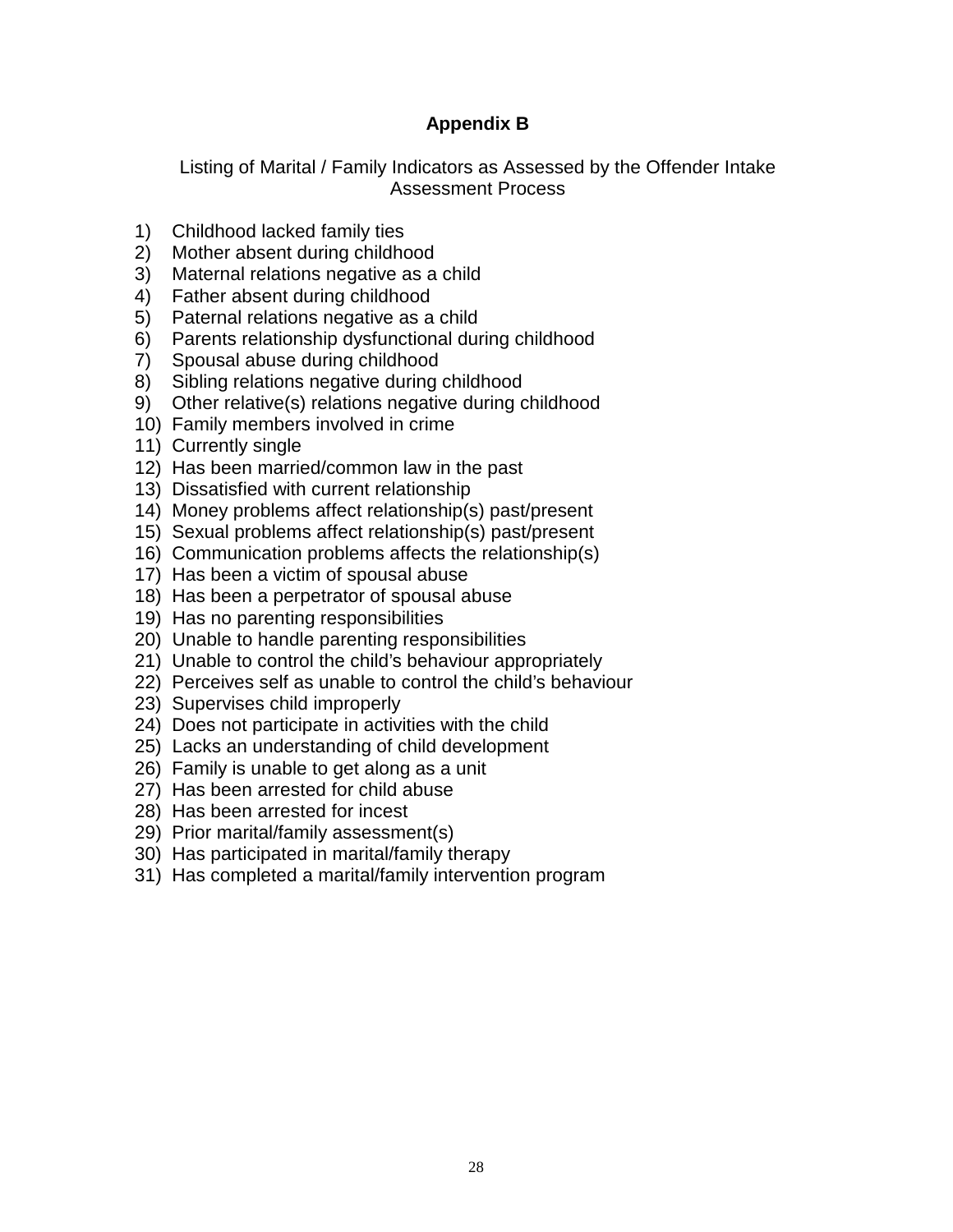# **Appendix C**

Listing of Associates / Social Interaction Indicators as Assessed by the Offender Intake Assessment Process

- 1) Socially Isolated
- 2) Associates with substance abusers
- 3) Many criminal acquaintances
- 4) Mostly criminal friends
- 5) Has been affiliated with a gang
- 6) Resides in a criminogenic area
- 7) Unattached to any community groups
- 8) Relations are described as predatory
- 9) Often victimized in social relations
- 10) Easily influenced by others
- 11) Has difficulty communicating with others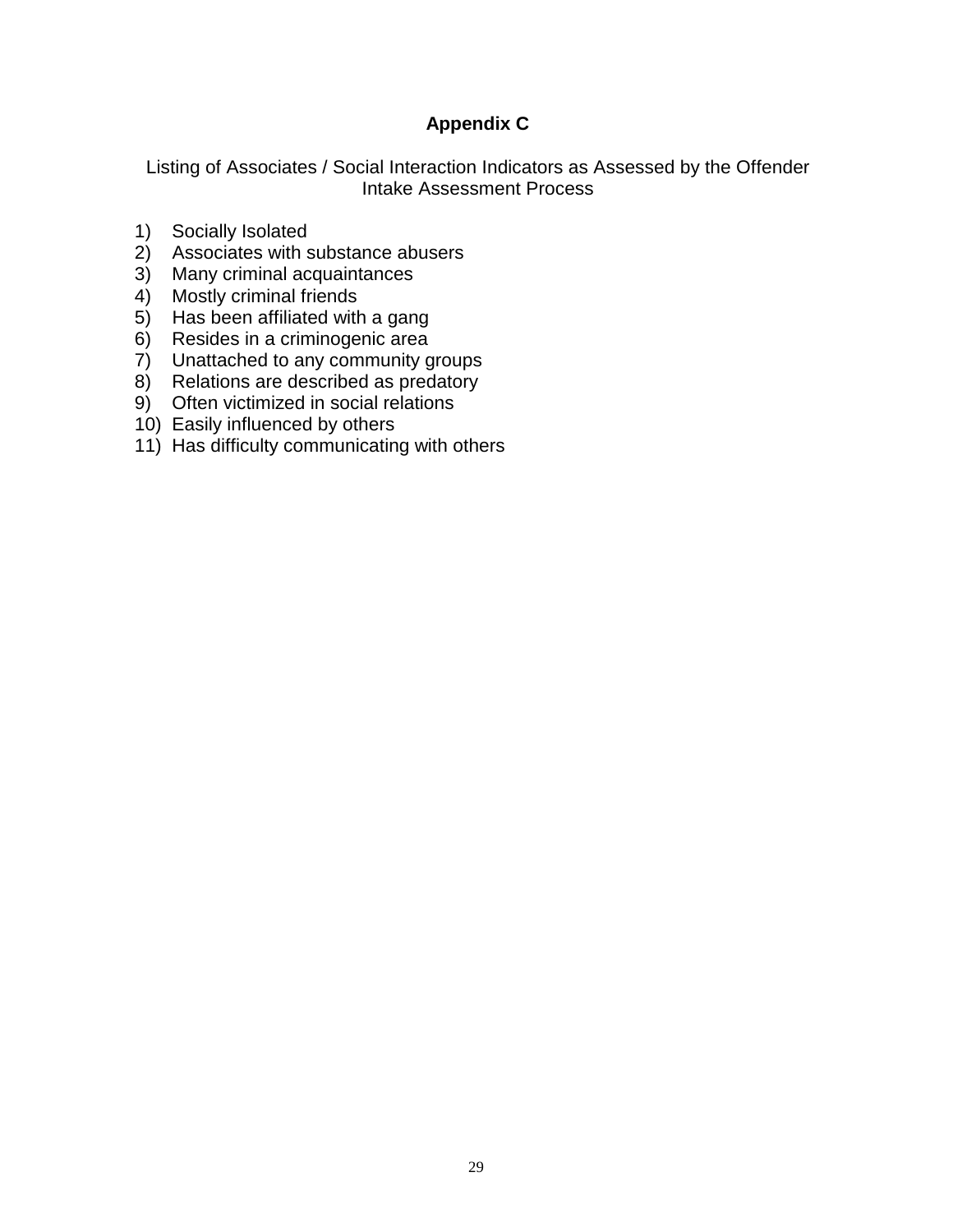# **Appendix D**

Listing of Substance Abuse Indicators as Assessed by the Offender Intake Assessment Process

- 1) Abuses alcohol
- 2) Began drinking at an early age
- 3) Drinks on a regular basis
- 4) Has a history of drinking binges
- 5) Has combined the use of alcohol and drugs
- 6) Drinks to excess during leisure time
- 7) Drinks to excess in social situations
- 8) Drinks to relieve stress
- 9) Drinking interferes with employment
- 10) Drinking interferes with marital / family relations
- 11) Drinking interferes with social relations
- 12) Drinking has resulted in law violations
- 13) Drinking interferes with health
- 14) Abuses drugs
- 15) Began using drugs at an early age
- 16) Used drugs on a regular basis
- 17) Has gone on drug-taking sprees
- 18) Has combined the use of different drugs
- 19) Uses drugs during leisure time
- 20) Uses drugs in social situations
- 21) Uses drugs to relieve stress
- 22) Drug use interferes with employment
- 23) Drug use interferes with marital / family relations
- 24) Drug use interferes with social relations
- 25) Drug use has resulted in law violations
- 26) Drug use interferes with health
- 27) Prior substance abuse assessments
- 28) Has participated in substance abuse treatment
- 29) Has completed substance abuse treatment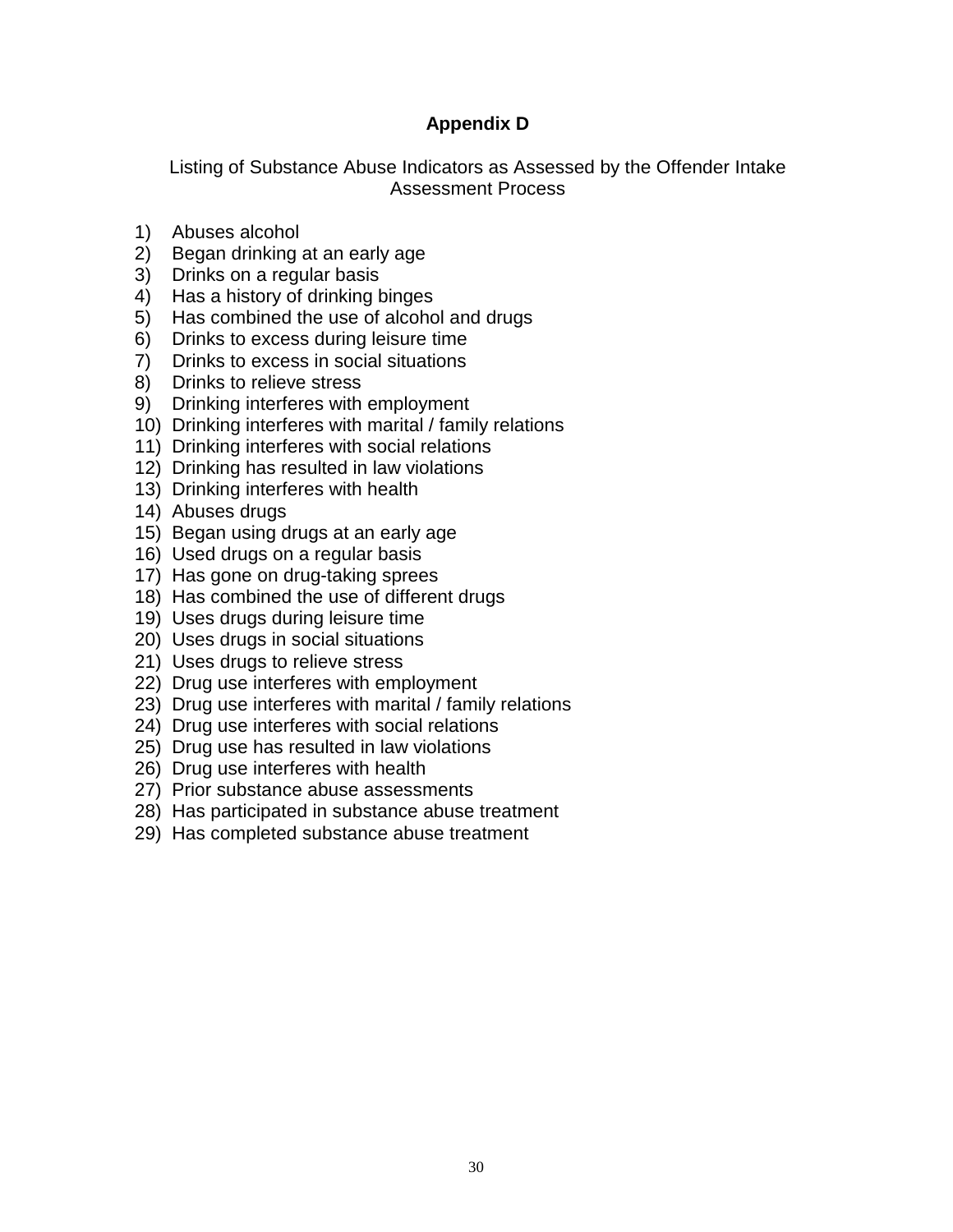# **Appendix E**

Listing of Community Functioning Indicators as Assessed by the Offender Intake Assessment Process

- 1) Has unstable accommodation
- 2) Residence is poorly maintained
- 3) Has poor self-presentation
- 4) Has poor hygiene
- 5) Has physical problems
- 6) Had dental problems
- 7) Has dietary problems
- 8) Difficulty meeting bill payments
- 9) Has outstanding debts
- 10) Has no bank account
- 11) Has no credit
- 12) Has no collateral
- 13) Has problems writing
- 14) Unable to express self verbally
- 15) Has no hobbies
- 16) Does not participate in organized activities
- 17) Unaware of social services
- 18) Has used social assistance
- 19) Prior assessment for community functioning
- 20) Has participated in a community skills program
- 21) Has completed a community skills program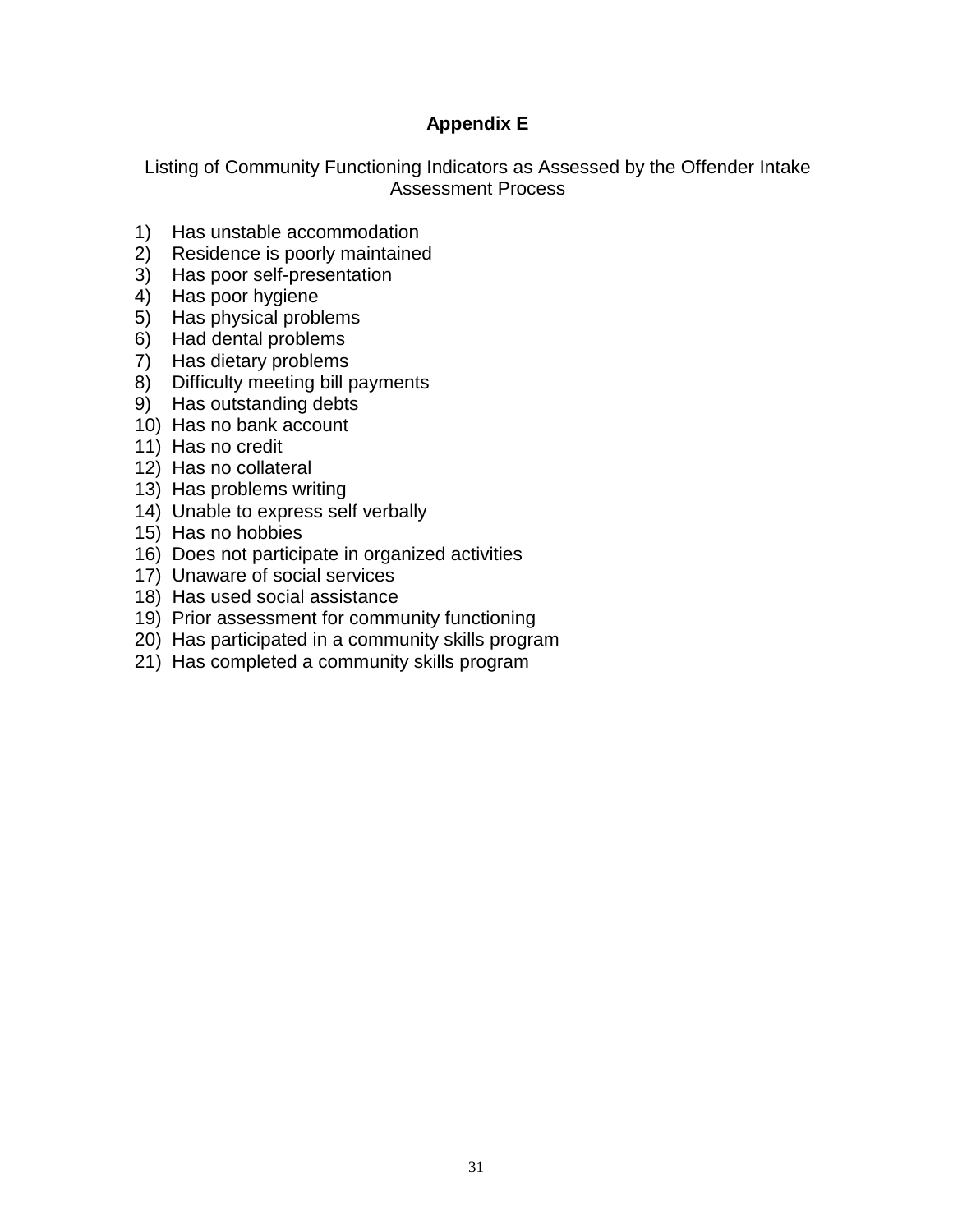# **Appendix F**

Listing of Personal / Emotional Orientation Indicators as Assessed by the Offender Intake Assessment Process

- 1) Feels especially self-important
- 2) Physical prowess problematic
- 3) Family ties are problematic
- 4) Ethnicity is problematic
- 5) Religion is problematic
- 6) Gang member
- 7) Unable to recognize problem areas
- 8) Has difficulties solving interpersonal problems
- 9) Unable to generate choices
- 10) Unaware of consequences
- 11) Goal setting is unrealistic
- 12) Has disregard for others
- 13) Socially unaware
- 14) Impulsive
- 15) Incapable of understanding the feelings of others
- 16) Narrow and rigid thinking
- 17) Aggressive
- 18) Assertion problem
- 19) Copes with stress poorly
- 20) Poor conflict resolution
- 21) Manages time poorly
- 22) Gambling is problematic
- 23) Has low frustration tolerance
- 24) Hostile
- 25) Worries unreasonably
- 26) Takes risks inappropriately
- 27) Thrill-seeking
- 28) Non-reflective
- 29) Not conscientious
- 30) Manipulative
- 31) Has difficulty performing sexually
- 32) Sexual identity problem
- 33) Inappropriate sexual preference(s)
- 34) Sexual attitudes are problematic
- 35) Low mental functioning
- 36) Diagnosed as disordered in the past
- 37) Diagnosed as disordered currently
- 38) Prior personal / emotional assessments
- 39) Prescribed medication in the past
- 40) Prescribed medication currently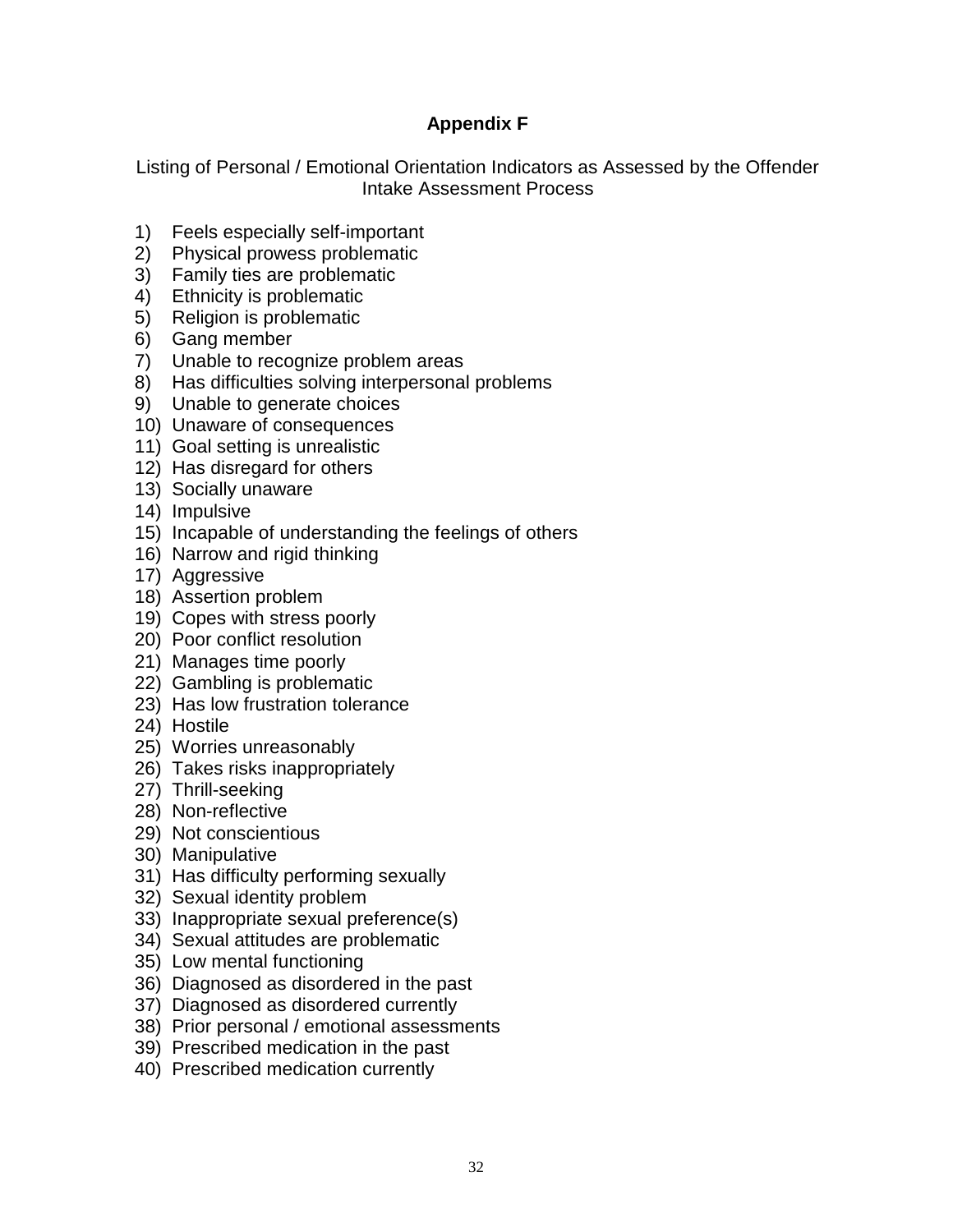# **Appendix F (cont'd)**

Listing of Personal / Emotional Orientation Indicators as Assessed by the Offender Intake Assessment Process

- 41) Past hospitalization
- 42) Current hospitalization
- 43) Received outpatient services in the past
- 44) Received outpatient services prior to admission
- 45) Past program participation
- 46) Current program participation